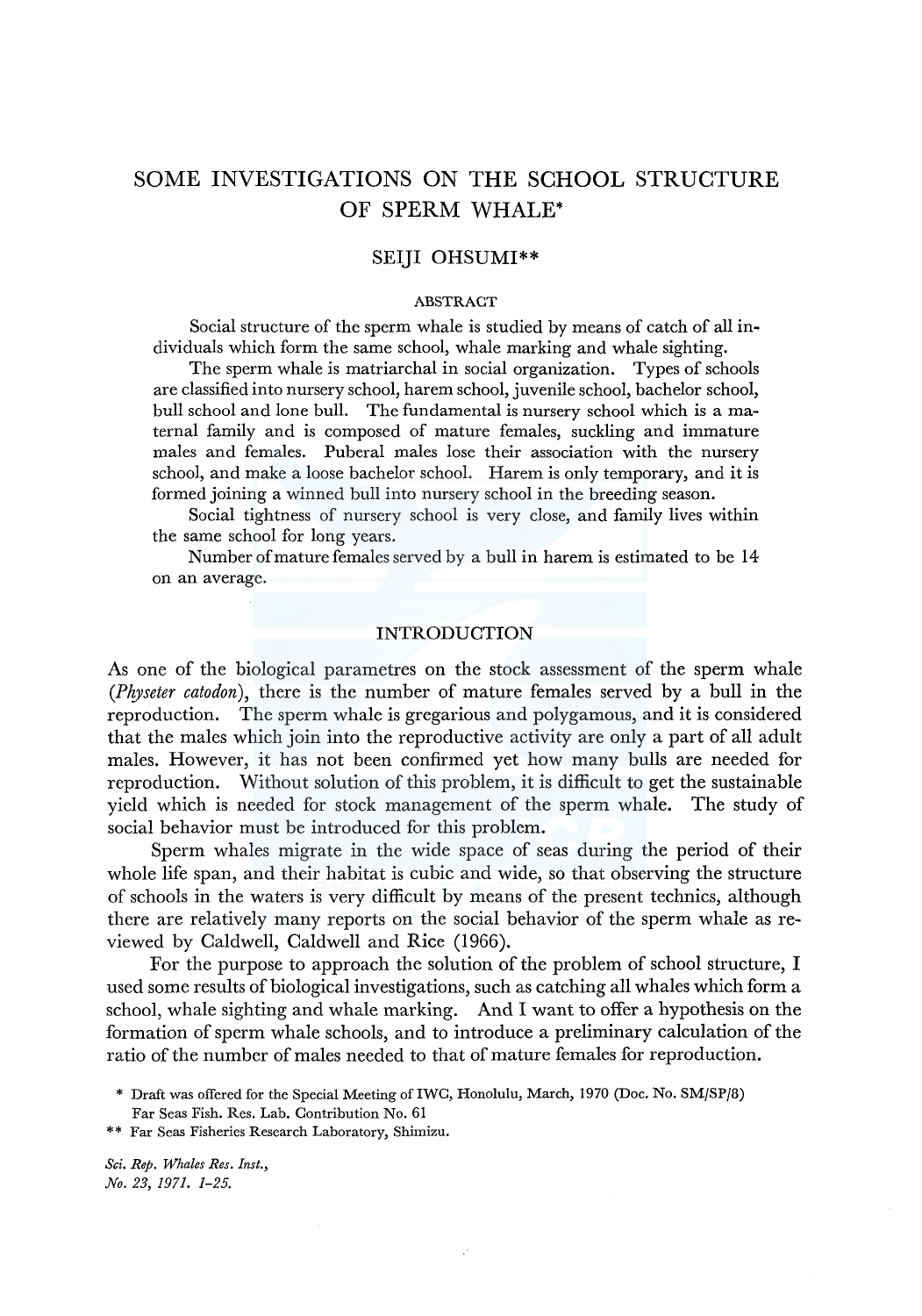# MATERIALS AND METHODS

The Whales Research Institute was permitted by the Japanese Government to take each and every individuals forming three schools of the sperm whales for the scientific purposes in the coastal waters of Japan and in the pelagic oceans of the Southern<br>Hemisphere. The outline of the schools investigated is shown in Table 1. The outline of the schools investigated is shown in Table 1.

# TABLE 1. THREE SCHOOLS OF SPERM WHALES CAUGHT FOR THE SCIENTIFIC PURPOSE

| Items                                          | School A                                                                                        | School B                                                                    | School C                                                                           |
|------------------------------------------------|-------------------------------------------------------------------------------------------------|-----------------------------------------------------------------------------|------------------------------------------------------------------------------------|
| Time found                                     | 1015 29 Sept., '65                                                                              | 1505 9 Nov., '66                                                            | 0600 10 Nov., '66                                                                  |
| Position found                                 | 40°35'N, 144°34'E                                                                               | 40°34' S, 73°28' E                                                          | $40^{\circ}41'$ S, $71^{\circ}56'$ E                                               |
| Form of school                                 | A rank, 50 m spread                                                                             | Fan shaped, 30 m <sup>2</sup> spread                                        | Long oval, long axis:<br>$120 \text{ m}$                                           |
| Composition observed<br>at the time of finding | $35-39' : 5, 30-34' : 11, 25-$<br>29': 5, Calves: 5,<br>Total 26                                | $35-39' : 5, 30-34' : 25, 25-$<br>$29': 11,$ Calves : 2,<br>Total 40        | $30-34'$ : 34, $25-29'$ : 12,<br>$Calves: 2$ ,<br>Total 48                         |
| Leader                                         | Not recognized                                                                                  | Not recognized                                                              | Not recognized                                                                     |
| Moving direction                               | NE                                                                                              | W                                                                           | S-SW                                                                               |
| Escaping direction                             | NE/N                                                                                            | $W-W$ S W                                                                   | Separated into two<br>groups, one (14 whales)<br>$E \rightarrow N$ , another SSW-S |
| Relation to other<br>schools                   | A school of 5-6 of 35-36'<br>long sperm whales, 3<br>miles apart from the<br>School A moving NE | Not recognized clearly but<br>some sperm whale like<br>spouts were observed | Not found                                                                          |
| Relation to other<br>whale species             | Not found                                                                                       | Unknown                                                                     | A sei whale 3 miles<br>apart from School C,<br>eastward                            |
| Weather                                        | bc                                                                                              | m                                                                           | с                                                                                  |
| Wind force and<br>direction                    | $W, 4-5$                                                                                        | NW, 6                                                                       | W, 5                                                                               |
| Visibility                                     | Good                                                                                            | 5 miles                                                                     | 8 miles                                                                            |
| Water and air<br>temperature                   | 15.4°C, 19.5°C                                                                                  | 12.6°C, 14.1°C                                                              | $12.8$ °C, $12.4$ °C                                                               |
| $_{\rm Shiome}$                                | No                                                                                              | No                                                                          | No                                                                                 |
| Sea birds                                      | Some                                                                                            | No                                                                          | Few small birds                                                                    |
| Fishes                                         | Mackerels                                                                                       | No                                                                          | No                                                                                 |
| No. of catcher boats<br>engaged in catching    | $\overline{4}$                                                                                  | 5                                                                           | 7                                                                                  |
| No. of whales caught                           | $20*$                                                                                           | 12                                                                          | 39                                                                                 |
| * One whale lost                               |                                                                                                 |                                                                             |                                                                                    |

In each case of taking schools, crew of a catcher boat which found an objective school observed and noted some informations about it on the field sheets, chasing the school until all other boats got to gather at the position where the school was found. These catcher boats tried to take all whales of the school co-operatively.

Four catcher boats co-operated to take School A, and five and seven boats to take Schools B and C, respectively. Positions taken are shown in Appendix-Fig.I. Twenty whales were taken from School A, which was composed of 26 whales, 12 whales from School B of 40 whales and 39 whales from School C of 48 whales. Real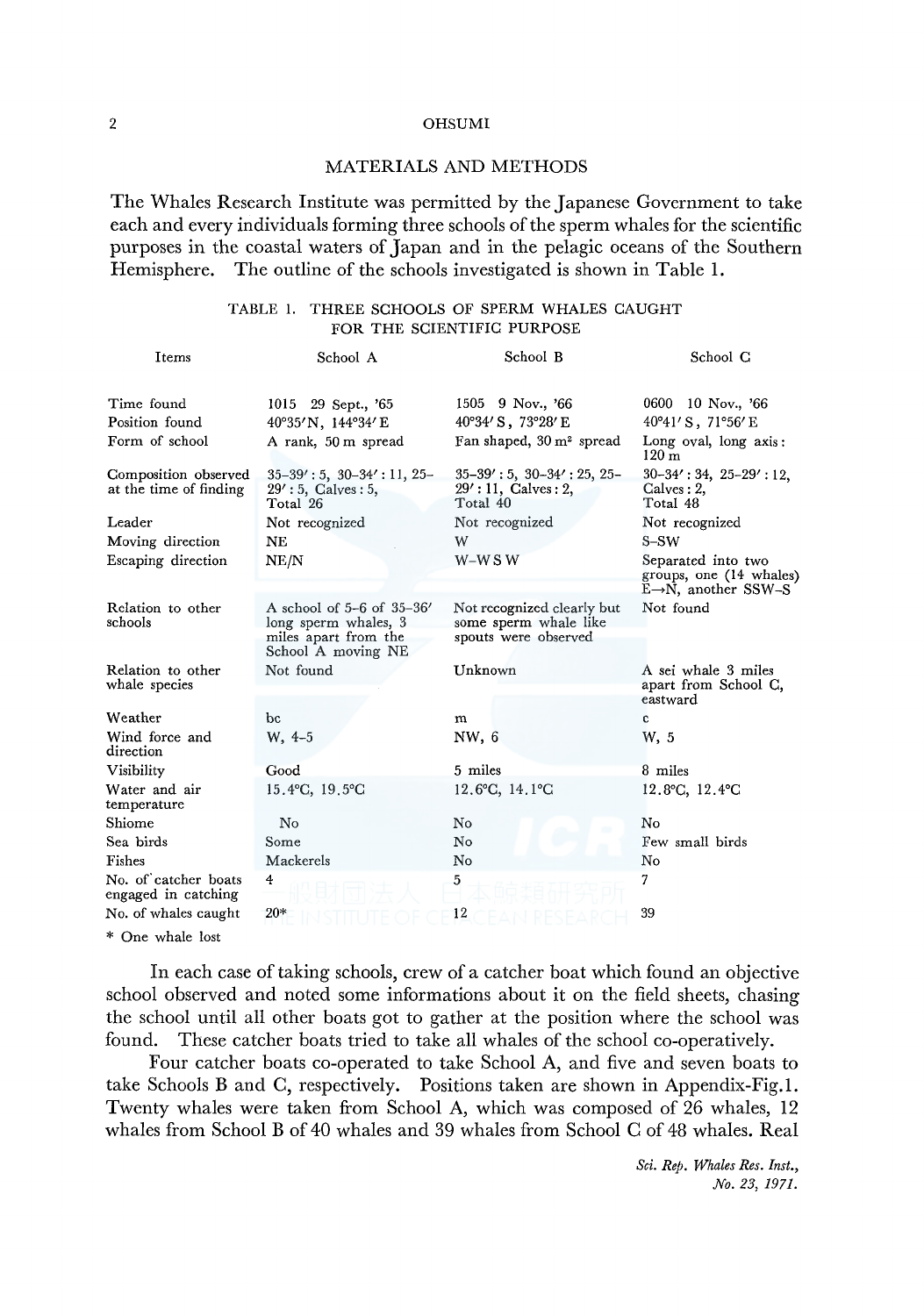conditions of school composition can be estimated from Schools A and C, but School Bis too small for its composition to be estimated. However, the materials obtained from School B are also useful to get other biological knowledges. Biological data on each whales caught are shown in Appendix-Tables 1-3.

As the second method of studying school structure of the sperm whales, I used the records of the scouting boats which were engaged in the whale marking on some items of information about sperm whales forming a school. The recorded items are the position and time of sighting, sea conditions, whale species, number of whales which form a school and estimated size ranges of individuals of school.

|                  |           | North Pacific |            | Antarctic      |                  |                  |  |
|------------------|-----------|---------------|------------|----------------|------------------|------------------|--|
|                  |           |               |            | Pelagic ground |                  |                  |  |
| Size<br>(whales) | Bonin Is. | Off Japan     | South 50°N | North 50°N     | North<br>of A.C. | South<br>of A.C. |  |
|                  |           | 16            | 23         | 221            | 15               | 23               |  |
| 2                |           | 12            | 5          | 30             | 14               |                  |  |
| 3                |           | 8             | 4          | 21             | 9                |                  |  |
| $4-$<br>- 5      | 2         | 22            | 13         | 26             | 10               |                  |  |
| $6 - 10$         | 3         | 45            | 6          | 24             | 10               |                  |  |
| $11 - 20$        | 5         | 54            | 11         |                | 6                |                  |  |
| $21 - 30$        | 3         | 26            |            | 10             | 3                |                  |  |
| $31 - 50$        | 3         | 30            |            | $\overline{2}$ | 2                |                  |  |
| $51 - 75$        |           | 15            |            |                |                  |                  |  |
| $76 - 100$       |           |               |            |                |                  |                  |  |
| $101 - 125$      |           |               |            |                |                  |                  |  |
| Total no.        | 19        | 236           | 69         | 342            | 69               | 31               |  |
| Average          | 19.4      | 20.3          | 7.1        | 3.3            | 6.3              | 1.5              |  |

TABLE 2. SCHOOL SIZE OF THE SPERM WHALES OBSERVED

I also examined the continuance of school composition of sperm whales by means of checking the recaptured whales which had been marked in the same school at the same time of whale marking investigation.

# NUMBER OF WHALES FORMING A SCHOOL

It is really very difficult to identify the range of a school in waters. When many whales scatter around, it is quite hard to recognize which whales form which schools. Long time of observation will be taken to identify the same school clearly, as be used for the social behavior of terestrial mammals. However, such an observation is almost impracticable technically and economically in the case of marine mammals. Whales are mobile and there have not been any proofs whether the territory of each school exists in the whale society in open seas. Therefore, two or more schools might be found closely to each other in some cases. On the other hand, there is a possibility that some whales move separately from a main school (Caldwell *et al.,* 1966). Sometimes a school separates into two or more sub-schools, when we chase the school. It is a problem how we should recognize a school in such cases. The individuals in the same school must move in the same manner, then in the former case, the separate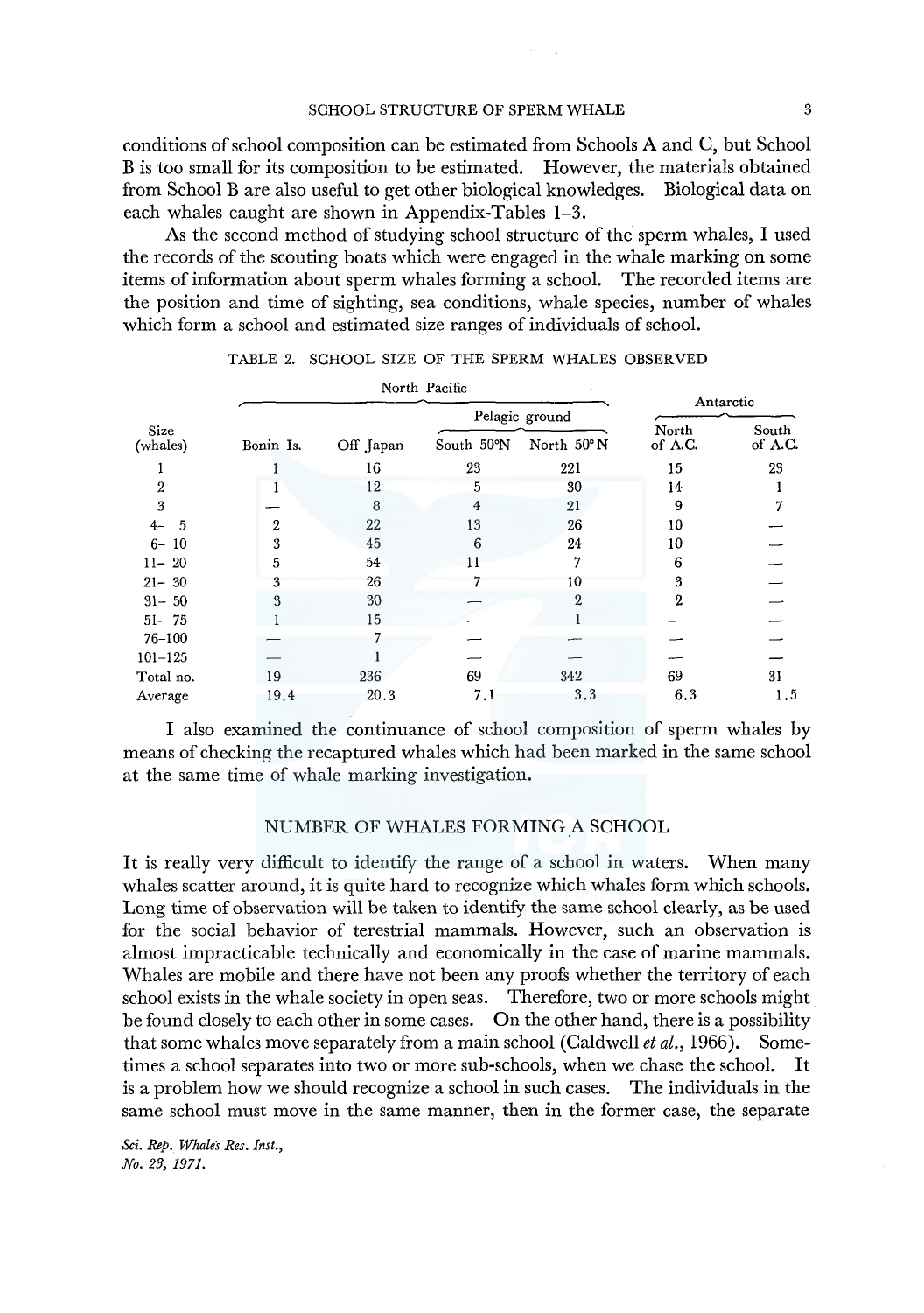ones will move with main school, and the separate groups in the latter case will gather each other soon.

Furthermore, counting of the number of whales forming a school is practically very difficult. Some members of a school may be diving at the time of counting. Unless a long time is spent for observation on the same school or for catching all individuals at the same chance, the real number is not obtained.





Open circle and broken line: Japanese coastal waters,

Closed circle and solid line: northern part of the North Pacific (north of 50°N).

In the case of whale sighting by scouting boats, the sound of engine will affect the behavior of whales abnormally, so that we have to take this problem into account at the time of observation of whale school by vessel. Whale sighting by means of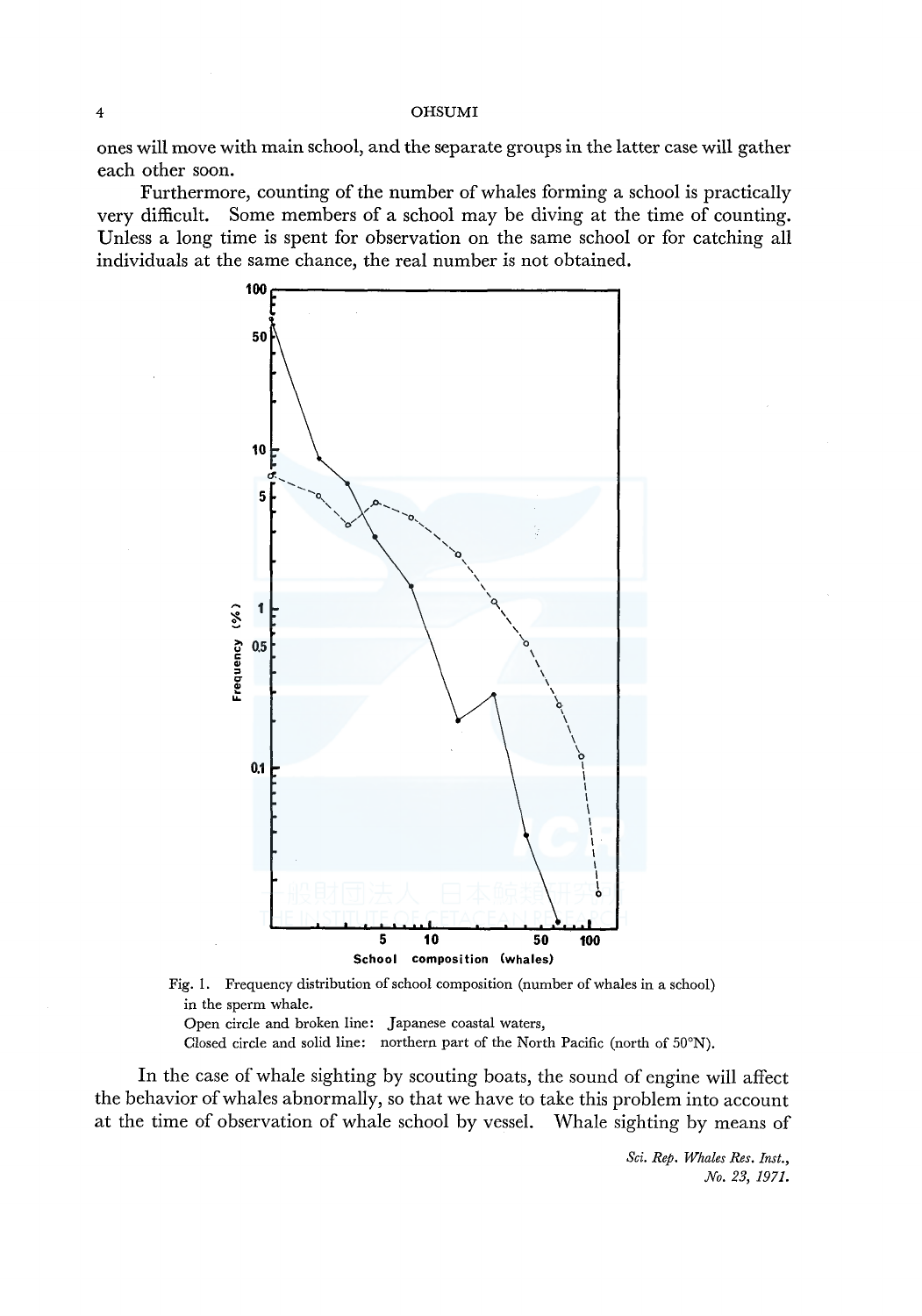aircraft as reported by Nishiwaki (1962), Gambell (1967, 1968), Bannister (1968) and Best (1969) will be good for this purpose, for it does not so much affect the behavior of whales. However, the method requires much money and is limited in its activity.

Table 2 shows the frequency of school occurrence by number of sperm whales in each school, based on the reports of scouting boats. Seasons of investigation were from May to September in the North Pacific, and from October to March in the Southern Hemisphere. They are during the period from mid-spring to early autumn in the both Hemispheres. The largest school was composed of 120 sperm whales. There were other large schools which were composed of over 50 whales, but most of them were noted to be composed of some smaller sub-schools. Therefore, it is conceivable that the large school is a combined group of several sub-schools. Concerning with the large sperm whale school, Caldwell *et al.* (1966) reviewed many records, and summarized as twelve to several hundreds in harem-type groups, with the largest record of "well over 1,000" by Boyer (1946). According to Gambell (1967), the highest number was 200 animals off the coast of South Africa.

Frequency of occurrence of single whale increases as the investigation area shifts to higher latitude. Table 2 also shows the average numbers of whales which form a school in each area. In the sea around the Bonin Is. and off Japan, it is about 20 whales, and in the pelagic whaling ground south of 50°N it is 7 .1. In the waters north of  $50^{\circ}$ N it decreases to 3.3 (Fig. 1). In the waters north of the Antarctic Convergence, it is 6.3, but it becomes only 1.5 in south of the Convergence. Although there were no schools which were composed of more than four whales south of the Antarctic Convergence, there were some schools observed which were composed of more than 10 whales in the waters north of 50°N of the North Pacific. This phenomenon will be related to the fact that the oceanographic structure is more complicated in the North Pacific than in the Antarctic, and a warm water mass extends into the area north of 50°N (Ohsumi and Nasu, 1970).

# SIZE DISTRIBUTION OF WHALES WHICH FORM A SCHOOL

It is practically rather difficult to measure with the eyes the body length of a whale which swims in the waters. And the estimated length sometimes differs very much from the real one. Ohsumi (1960) shows that this difference is  $-7 \sim +4$  feet comparing the estimated body lengths of sperm whales with eyes at the time of marking with the real lengths of the same ones which were recaptured soon after the marking.

Table 3 shows a size distribution of lone sperm whales. The smallest was 32 feet long and the largest was 57 feet. The average lengths were 44.3 feet in the North Pacific and 44.6 feet in the Antarctic. The modes were both 44-45 feet. The estimated size distribution of lone sperm whales which were found in the waters north of 50°N closely fits that of the male sperm whales which were caught in both waters of the Bering Sea and surrounding the Aleutian Is. by the Japanese expeditions in 1957, as shown in Fig. 2. Since in this area almost of sperm whales seem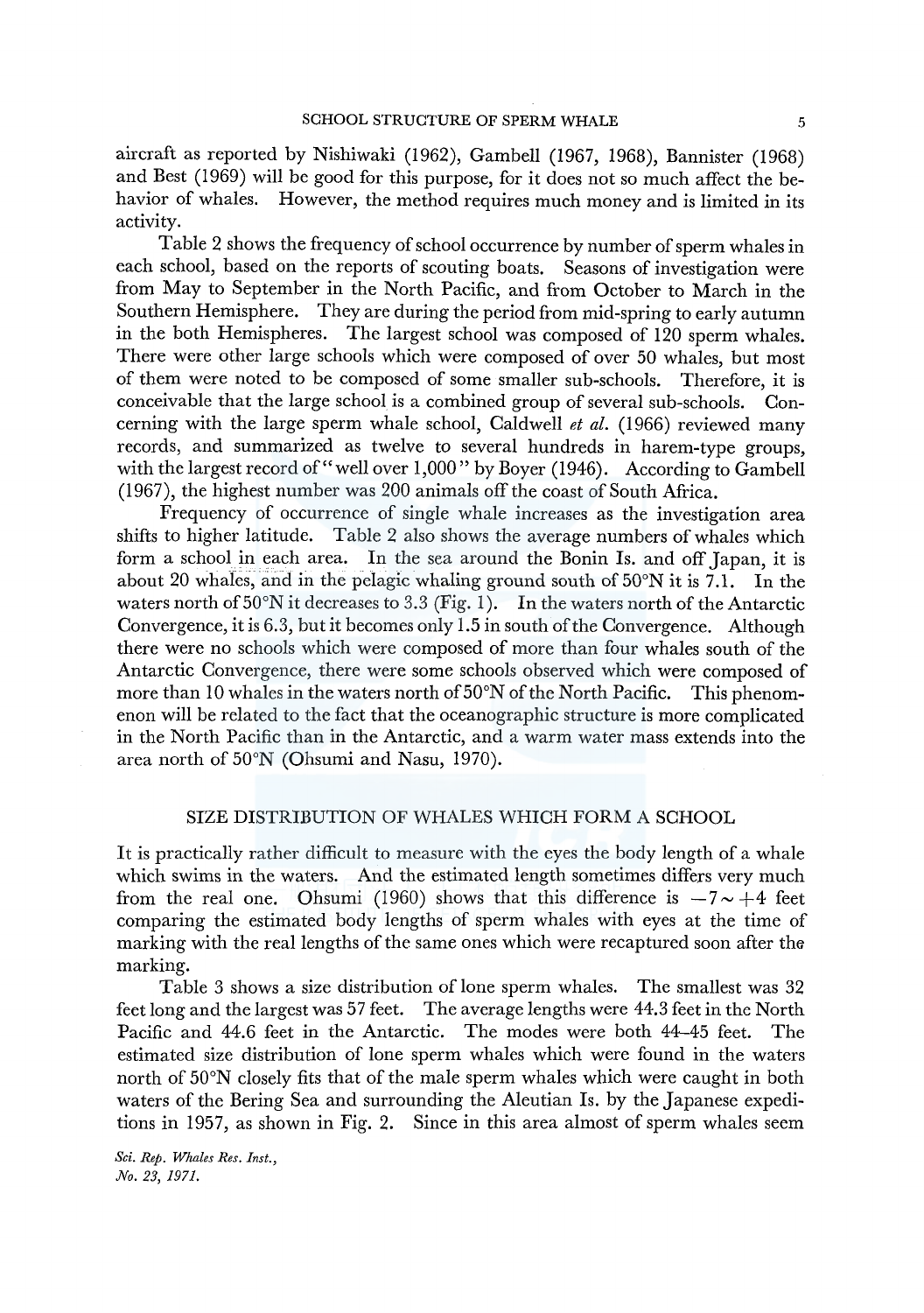|                                    |       | North Pacific |       |       |       |                          |                |              |  |  |
|------------------------------------|-------|---------------|-------|-------|-------|--------------------------|----------------|--------------|--|--|
| Estimated<br>body                  | Bonin | Off           | 50°N  |       |       | Antarctic<br>Convergence |                |              |  |  |
| $\mbox{length}$<br>$(\text{fect})$ | Is.   | Japan         | South | North | Total | North                    | South          | Total        |  |  |
| $32 - 33$                          |       |               |       |       |       |                          |                |              |  |  |
| $34 - 35$                          |       |               |       |       | 3     |                          |                |              |  |  |
| $36 - 37$                          |       | 2             |       | 3     | 5     |                          |                |              |  |  |
| $38 - 39$                          |       |               |       | 10    | Ħ     |                          |                | 2            |  |  |
| $40 - 41$                          |       | 2             |       | 33    | 35    |                          | 2              | 3            |  |  |
| $42 - 43$                          |       |               | 3     | 28    | 35    | 2                        | 2              | 4            |  |  |
| $44 - 45$                          |       |               | 3     | 41    | 45    |                          | 4              | 11           |  |  |
| $46 - 47$                          |       |               | 3     | 21    | 24    |                          | 4              | 4            |  |  |
| 48-49                              |       |               |       | 12    | 14    |                          | 2              | $\mathbf{2}$ |  |  |
| $50 - 51$                          |       |               | 3     | 15    | 19    |                          | $\overline{2}$ | 3            |  |  |
| $52 - 53$                          |       |               |       |       | 7     |                          |                |              |  |  |
| $54 - 55$                          |       |               |       | 3     | 4     |                          |                |              |  |  |
| $56 - 57$                          |       |               |       |       |       |                          |                |              |  |  |
| Total                              |       | 12            | 16    | 175   | 204   | 14                       | 17             | 31           |  |  |
| Average (ft)                       | 48.5  | 40.5          | 45.5  | 44.5  | 44.3  | 43.9                     | 45.1           | 44.6         |  |  |

TABLE 3. ESTIMATED SIZE DISTRIBUTION OF SOLITARY SPERM WHALES SIGHTED



Fig. 2. Estimated size distribution of solitary sperm whales and size distribution of male sperm whales caught in the northern part of the North Pacific in 1957. Closed circle and solid line: solitary whales, Open circle and broken line: males caught.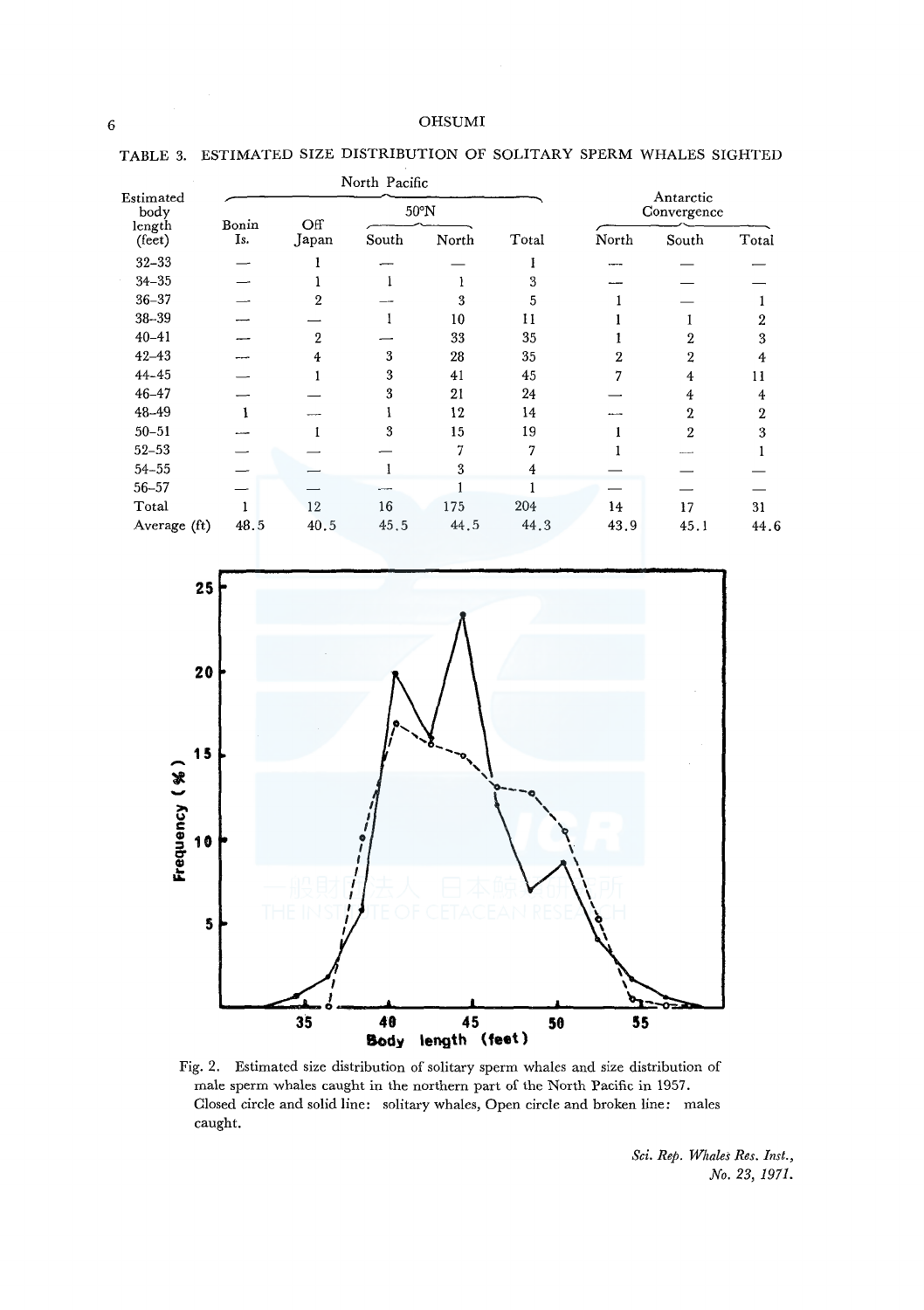to be male and lone, the great part of the whales caught were regarded as lone whales. Furthermore, this means that lone sperm whales are mostly males.

Male sperm whales attain to their sexual maturity at 31 feet in body length (Clarke, 1956). According to Best (1969), 50% of testes of males at 39-46 feet of body length are mature, and those of most males at 45-46 feet become fully mature. Lone sperm whales appear from 32 feet in body length at which male whales begin to be sexually mature, increase in number from the stage of 40 feet, and attain to the maximum at the time when most male's testes are fully mature. In other words, it will be regarded that lone sperm whales are males with fully matured testes.

| Body             |              | North Pacific  |                         |                | Antarctic Convergence |       |                |  |  |  |
|------------------|--------------|----------------|-------------------------|----------------|-----------------------|-------|----------------|--|--|--|
| length<br>(feet) | Off<br>Japan | North<br>50°N  | South<br>$50^{\circ}$ N | Total          | North '               | South | Total          |  |  |  |
| $20 - 21$        |              |                |                         |                |                       |       |                |  |  |  |
| $30 - 31$        | 2            |                |                         | 2              |                       |       |                |  |  |  |
| $32 - 33$        |              |                |                         |                |                       |       |                |  |  |  |
| $34 - 35$        | 6            |                |                         |                |                       |       |                |  |  |  |
| $36 - 37$        |              | $\overline{2}$ | 4                       | 6              | $\mathbf{2}$          |       | $\mathbf{2}$   |  |  |  |
| $38 - 39$        |              |                | я                       | 9              | 6                     |       | 6              |  |  |  |
| $40 - 41$        |              |                | 10                      | 11             | 6                     | 2     | 8              |  |  |  |
| $42 - 43$        | 3            |                | 10                      | 13             | 8                     |       | 8              |  |  |  |
| $44 - 45$        |              |                | 6                       | 6              | 6                     |       | 6              |  |  |  |
| $46 - 47$        |              | 3              |                         | 4              | $\overline{2}$        |       | $\overline{2}$ |  |  |  |
| 48-49            |              | 3              | 4                       | 7              |                       |       |                |  |  |  |
| $50 - 51$        |              |                | 2                       | $\overline{2}$ |                       |       |                |  |  |  |
| $52 - 53$        | 3            |                |                         | 3              |                       |       |                |  |  |  |
| $54 - 55$        |              |                |                         |                |                       |       |                |  |  |  |
| Total            | 18           | 8              | 46                      | 72             | 30                    | 2     | 32             |  |  |  |
| Average (ft)     | 39.3         | 44.8           | 41.9                    | 41.6           | 41.6                  | 40.5  | 51.5           |  |  |  |

TABLE 4. ESTIMATED SIZE DISTRIBUTION OF PAIRED SPERM WHALES SIGHTED

Size distribution of paired whales is shown in Table 4. Range of estimated body length is within 20-55 feet, and the averages are 41.6 and 41.5 feet for the North Pacific and the Southern Hemisphere, respectively. These are lower than those of the lone whales. There is a tendency that similar sized whales make paired schools in most cases, and paired whales are all over 30 feet long. It is considered that sexually mature males are apt to make a paired group, but they are younger than the lone whales on an average.

The schools which are composed of more than three whales are classified into the following groups by head: 3, 4-5, 6-10, 11-20, 21-30, 31-50, 51-75, 76-100, and 101-125. And the range of estimated body length is shown by each group of school in Fig. 3 A-H. The schools which are distributed in higher latitude have a tendency to be composed of large sized whales.

Fig. 4 shows the change of frequency ratios of occurrence of the schools which are composed of whales over 40 feet long together with the changes of school size. The larger the school size becomes, the smaller the ratio of the school which compose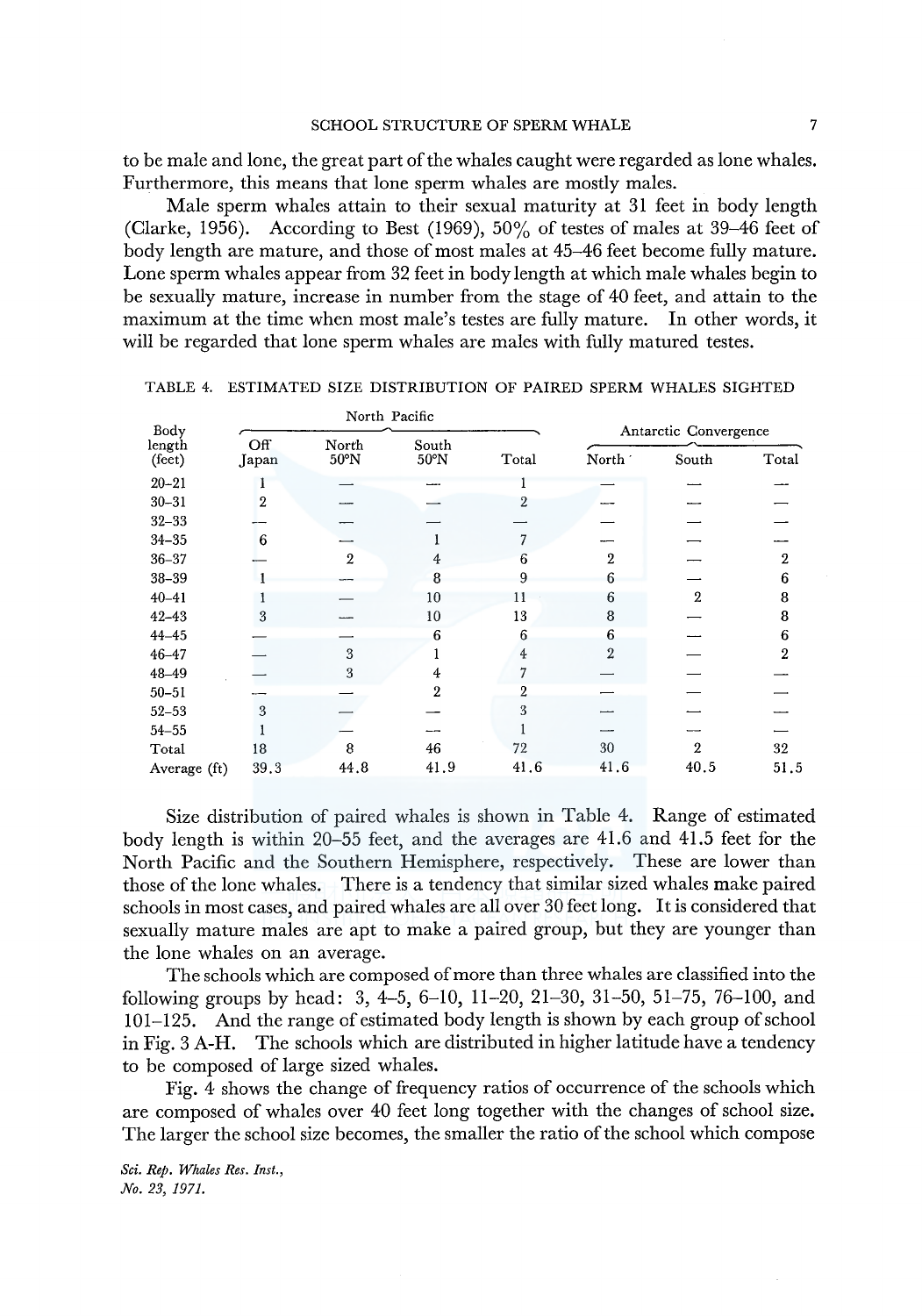

of the Antarctic Convergence, Closed triangle: south of the Antarctic Convergence.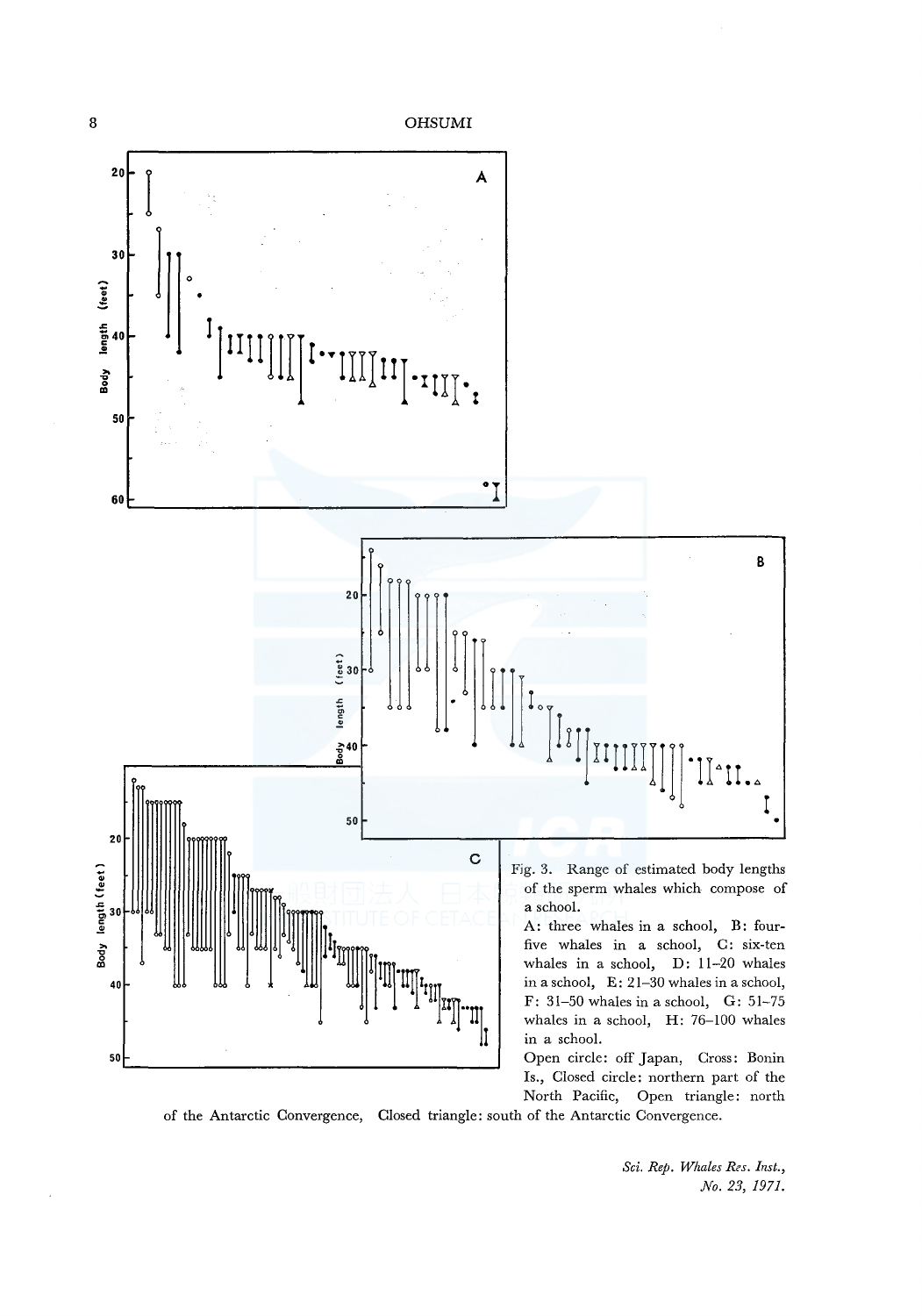

*Sci. Rep. Weales Res. Inst., No. 23, 1971.*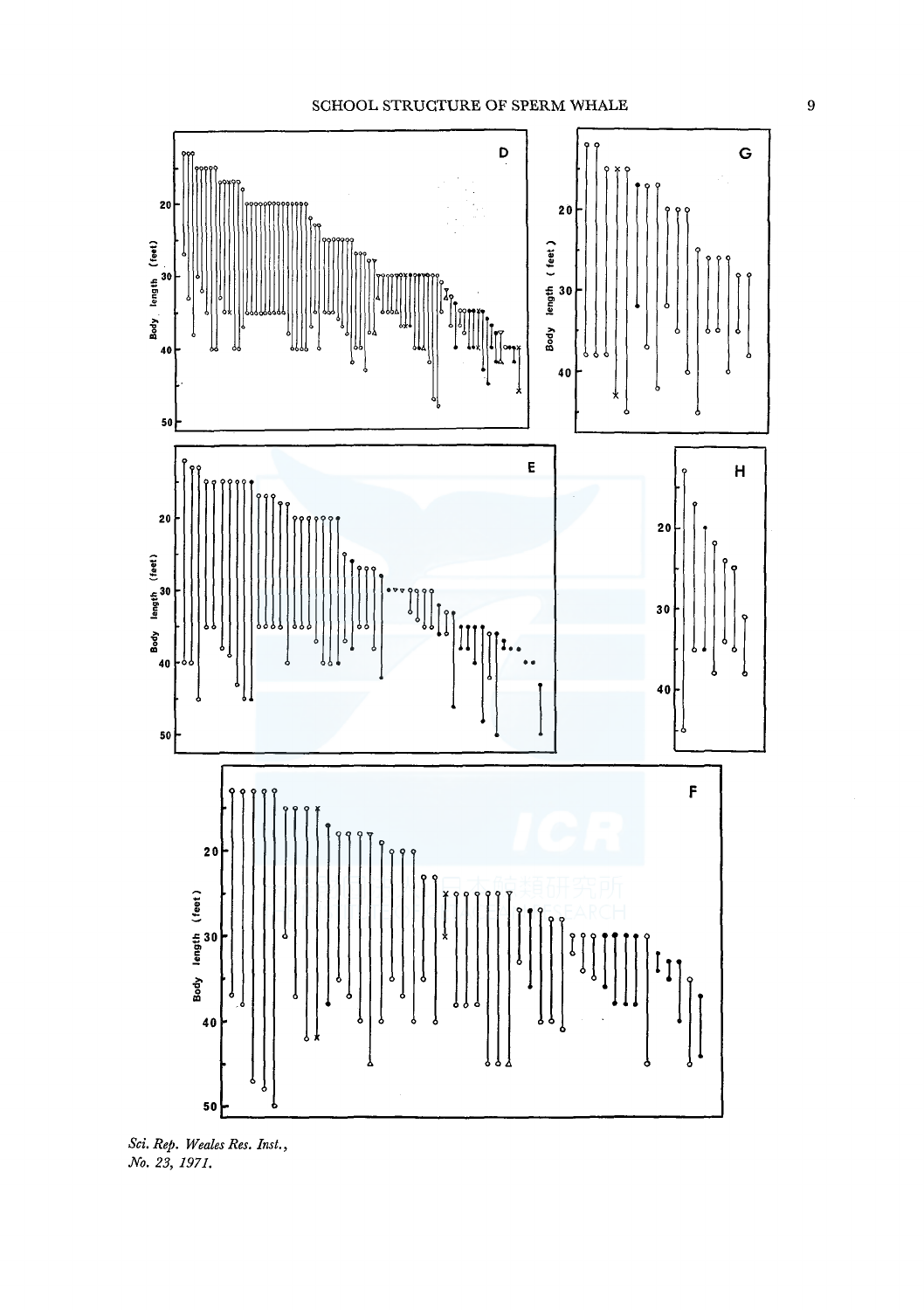

Fig. 4. Change in ratio of frequency occurrence of sperm whale schools classified by range of body length according with the size of school.

 $+40$  feet: Schools composed with individuals over 40 feet in body length,  $+30$ feet: Schools composed with individuals over 30 feet in body length, Including +30 feet: Schools composed with individuals including less than 30 feet in body length, +30 feet: Schools composed with individuals less than 20 feet in body length.

| School           |     | Range of body length in feet |                  |      |       |  |  |  |  |  |  |  |
|------------------|-----|------------------------------|------------------|------|-------|--|--|--|--|--|--|--|
| Size<br>(whales) | >40 | >30                          | Including $<$ 30 | < 30 | Total |  |  |  |  |  |  |  |
|                  | 222 | 13                           |                  |      | 235   |  |  |  |  |  |  |  |
| 2                | 30  | 21                           |                  |      | 52    |  |  |  |  |  |  |  |
| 3                | 27  | 5                            |                  |      | 35    |  |  |  |  |  |  |  |
| $4 - 5$          | 20  | 11                           | 11               | 2    | 44    |  |  |  |  |  |  |  |
| $6 - 10$         | 14  | 30                           | 30               | 4    | 78    |  |  |  |  |  |  |  |
| $11 - 20$        | 4   | 28                           | 41               | 2    | 75    |  |  |  |  |  |  |  |
| $21 - 30$        | 3   | 19                           | 28               |      | 50    |  |  |  |  |  |  |  |
| $31 - 50$        |     | 13                           | 21               |      | 45    |  |  |  |  |  |  |  |
| $51 - 75$        |     |                              | 17               |      | 17    |  |  |  |  |  |  |  |
| 76-100           |     |                              | 6                |      |       |  |  |  |  |  |  |  |
| $101 - 125$      |     |                              |                  |      |       |  |  |  |  |  |  |  |
| Total            | 320 | 107                          | 157              | 10   | 594   |  |  |  |  |  |  |  |
| Average          | 2.2 | 16.8                         | 27.1             | 8.2  |       |  |  |  |  |  |  |  |

| TABLE 5. FREQUENCY OCCURRENCE OF SCHOOL SIZE BY THE GROUPS |
|------------------------------------------------------------|
| SEPARATED WITH RANGE OF BODY LENGTH                        |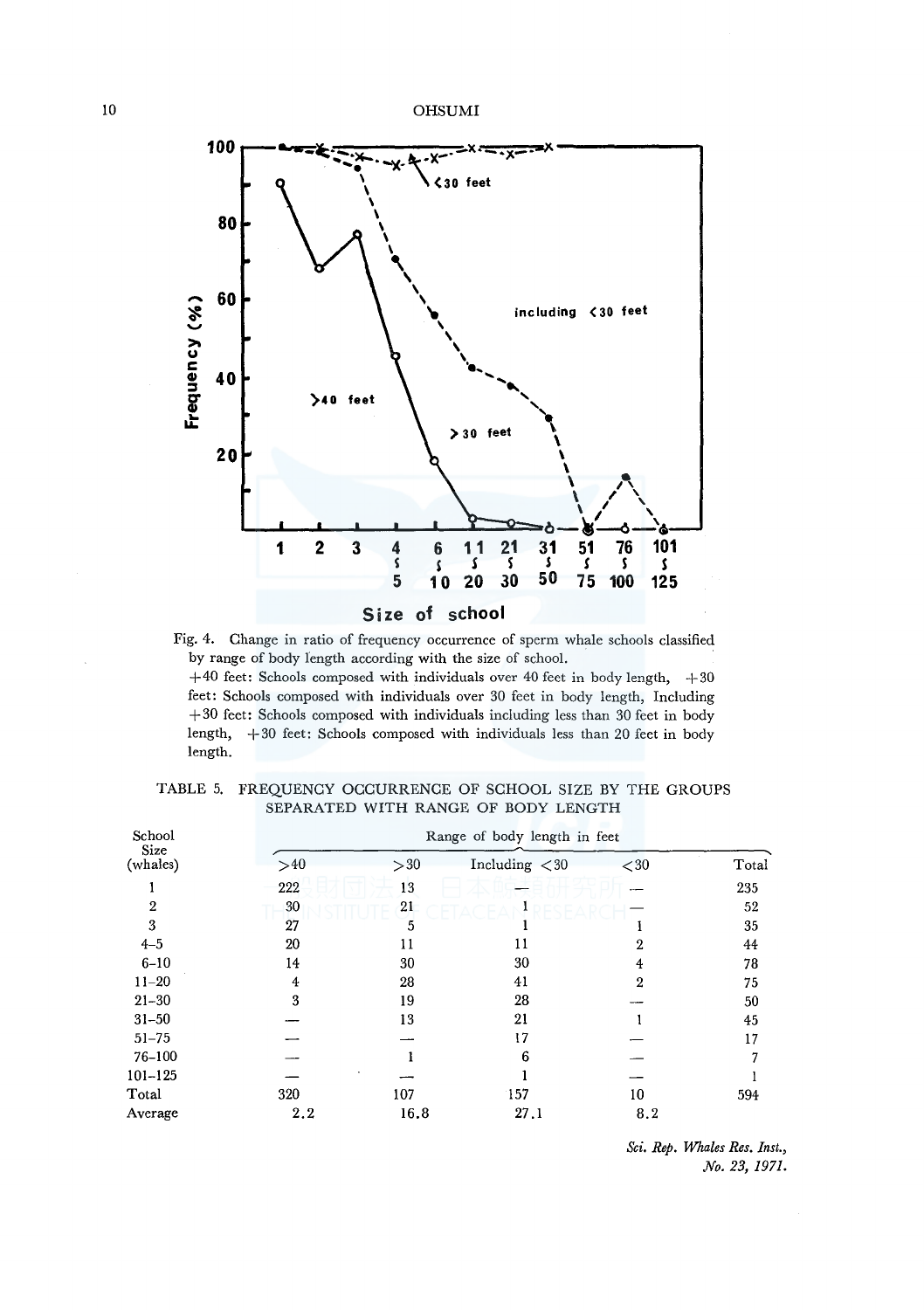with the whales over 40 feet becomes, and the ratio is about  $80\%$  with regard to the schools of 3 whales, but it becomes under  $20\%$  in the schools of 6-10 whales or over. This means that most schools of 3 whales and less are composed of mature males, and mature males seldom make larger schools of over 6-10 whales. The average whale number of the schools composed with over 40 feet long whales is 2.2. Fig. 4 also shows that the number ratio of the schools which are composed of whales over 30 feet long is the highest with regard to those of  $6-10$  whales. The average whale number of the schools is 16.8. The number ratio of the schools which are composed of the whales including under 30 feet long whales increases with the increase of school size. The mode of occurrence frequency of this kind of school lies at their size of 11-20 whales, and the average whale number of the schools is 27.1. The schools which include whales of under 30 feet long are considered to be nursery ones as described in the following chapter. If it is true, the average size of nursery schools will be about 27 whales.

There is another kind of school which is composed of only the whales under 30 feet long. The size of the schools is  $3-50$ , having a mode at their size of  $6-10$  whales. The schools are regarded as juvenile ones.

# CONTINUANCE OF SOCIAL SCHOOL COMPOSITION

The behavior of formation and separation of a school is a biologically interesting problem. However, it is very difficult to study on this problem about marine animals. Because, it is still almost impossible to observe the same school in the waters for long time.

Whale marking will be one of the ways to approach this subject. Table 6 shows the results of recaptured sperm whales which were marked in the same school at the same time. School No. 3 had been composed of 50 whales, of which 15 whales were marked. Two females of them were recaptured from the same school 10 days after the time of the marking. Two females of School No. 5 were recaptured from the same school 6 days after. There have been no whales which had been marked in a school and were recaptured from separated schools in the same season.

There were some examples of whales which had been marked in a school and were recaptured one year and over after from the same school. Two females of each of School Nos. 4 and 7 were recaptured from the same schools after 10 years elapsed from the time of marking. Two females were also recaptured from the same school 5 years after. According to the reports of recoverey, two females were recaptured by the same catcher boat on the same day after 8 years elapsed. Although the positions of these two recaptured whales are little apart from each other, they are regarded as belonging to the same school at the time of recapture.

Above examples are all considered showing the fact that sperm whales move and migrate belonging to the same school for long years. If sperm whales easily form a school and separate from the school, such results would not be obtained, for sperm whale stocks are very large (Ohsumi *et al.,* 1971) and the chance that the several whales which had been marked in the same school meet again and belong-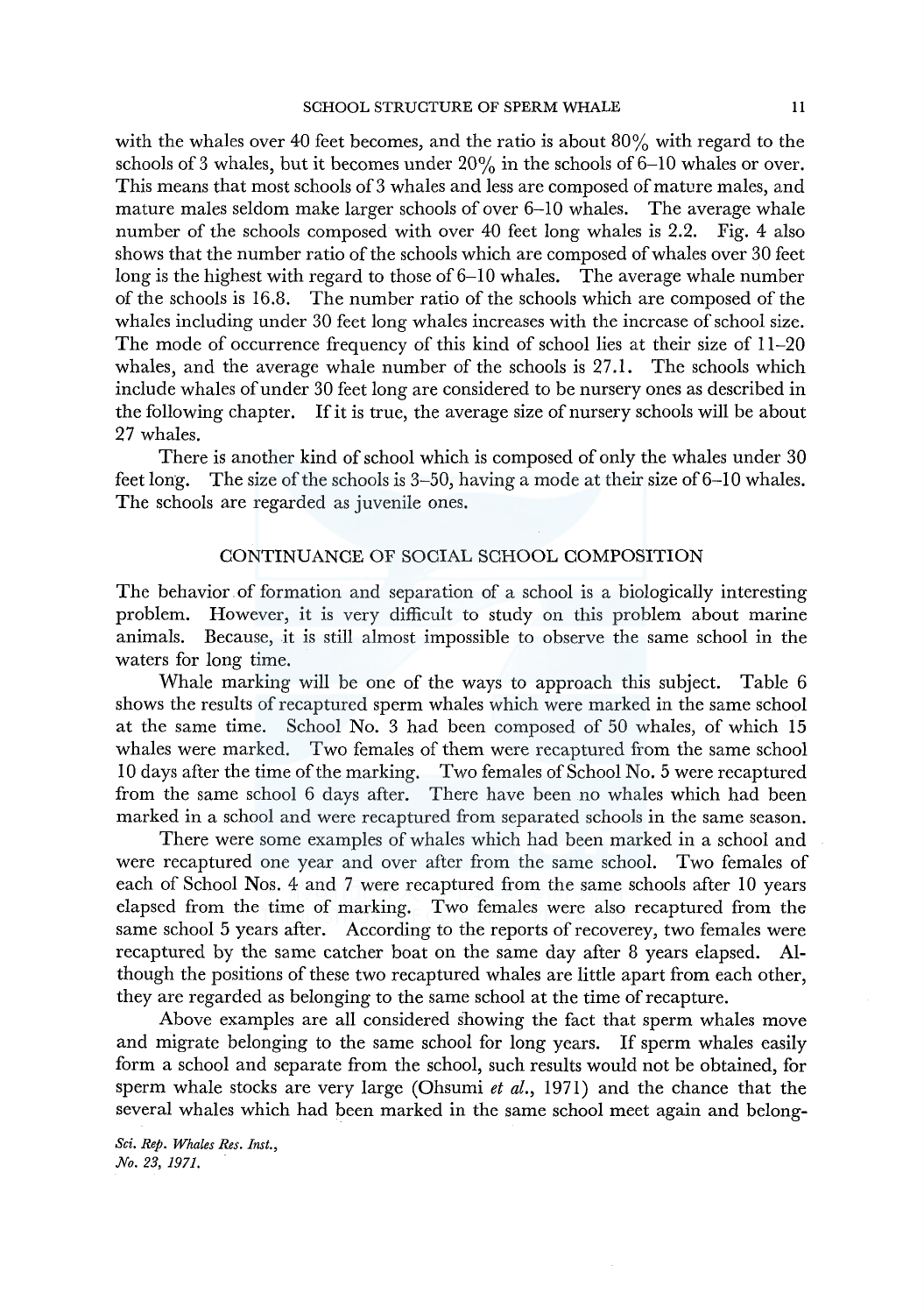|     |                          |            | At the time of marking    |                                     |                                  | At the time of recapture |                                               |                                     |                                     |  |  |  |
|-----|--------------------------|------------|---------------------------|-------------------------------------|----------------------------------|--------------------------|-----------------------------------------------|-------------------------------------|-------------------------------------|--|--|--|
| No. | Sample Mark<br>No.       | Date       | Position                  | Body<br>length<br>(f <sub>t</sub> ) | School<br>No. /<br>Marked<br>No. | Date                     | Position                                      | Body<br>length<br>(f <sub>t</sub> ) | Sex                                 |  |  |  |
| 3   | 1889<br>1898             | 3/VIII/51  | $39 - 46N$<br>$145 - 19E$ | 30<br>33                            | 50/15                            | 26/VIII/51               | $41 - 56N$<br>146-59E                         | 37<br>36.4                          | $\mathbf F$<br>$\mathbf F$          |  |  |  |
| 4   | 2871)<br>2878            | 12/IX/52   | 43-44N<br>148-44 E        |                                     |                                  | 24/X/62                  | 41-22N, 144-52E<br>$41 - 24N$ , $144 - 51E$   | 35<br>35                            | F<br>F                              |  |  |  |
| 5   | 2881, 85, 89<br>2882, 83 | 12/IX/52   | $44 - 00N$<br>149-40E     | 30<br>$28 - 34$                     | 40/15                            | 18/IX/52                 | $40-05N$ , $146-56E$<br>40-06N, 146-52E       | 36<br>36                            | F<br>F                              |  |  |  |
|     | l3051                    |            |                           | 34                                  |                                  | 23/IX/60                 | 42-55N, 148-05E                               | 36                                  | $\mathbf F$                         |  |  |  |
| 7   | 2983<br>2984             | 12/IX/52   | $43 - 44N$<br>148-44 E    | 30<br>30                            | 60/12                            | 24/X/62                  | $41 - 17N$<br>144-53 E                        | 35<br>38                            | $\overline{\mathbf{F}}$<br>$\bf{F}$ |  |  |  |
| 12  | 6429<br>6434             | 5/VIII/55  | $39-09N$<br>148-52E       | 33<br>32                            | 60/11                            | 12/IX/60                 | $42 - 01N$<br>146-41 E                        | 36<br>37                            | $\mathbf F$<br>$\bf F$              |  |  |  |
| 14  | 6650<br>l6669            | 7/VIII/55  | $41 - 12N$<br>148-30E     | 32<br>32                            | 100/10                           | 22/IV/56                 | $42-17N$ , $147-46E$<br>41-28N, 148-00E       | 35<br>35                            | $\mathbf F$<br>M                    |  |  |  |
| 15  | 7304<br>7326             | 18/VIII/55 | $45 - 55N$<br>$152 - 56E$ | 36<br>35                            | 30/12                            | 20/VIII/63               | 36-21 N, 144-24 E<br>$36 - 22N$ , $144 - 35E$ | 36<br>37                            | ${\bf F}$<br>$\rm F$                |  |  |  |
|     | \7811<br>'6660           |            |                           | 38<br>32                            |                                  | $-VIII/57$               | Shinshil Is. (USSR)<br>41-51N, 146-43E        | $\overline{\phantom{0}}$<br>40      | M                                   |  |  |  |
| 16  | 7342                     | 7/VIII/55  | $41 - 19N$                | 35                                  | 40/7                             | 14/VI/63                 | 42-07N, 146-03E                               | 38                                  | $\mathbf{F}$                        |  |  |  |
|     | 7348                     |            | 148-52E                   |                                     |                                  | 20/VI/63                 | $42 - 06N$ , $146 - 15E$                      | 45                                  | M                                   |  |  |  |

# TABLE 6. RESULTS OF SPERM WHALE MARKING WHICH SHOWS CONTINUANCE OF THE SCHOOL COMPOSITION

TABLE 7. A RECORD ON RECAPTURE OF SPERM WHALES WHICH WERE MARKED IN A SAME SCHOOL (SCHOOL NO. 6, 50 WHALES WERE MARKED OF 120 WHALES IN A SCHOOL AT 43°43'N, 148°36'E ON 12 SEPTEMBER, 1952).

|             |     |            | Body length (feet) |                 |                                       |
|-------------|-----|------------|--------------------|-----------------|---------------------------------------|
| Mark<br>No. | Sex | At marking | At recapture       | Data recaptured | Position recaptured                   |
| 2896        | м   | 37         | 36                 | 4/V/56          | 42°09' N, 147°43' E                   |
| 2906        | м   | 38         | 37                 | 6/XI/59         | 41°59' N, 145°41' E                   |
| 2917        | м   | 28         | 41                 | 25/VI/53        | 39°49.5'N, 143°42'E                   |
| 2931        | м   | 35         | 35                 | 2/VIII/58       | $42^{\circ}06'$ N, $145^{\circ}38'$ E |
| 2934        | F   | 27         | 36                 | 24/X/62         | 41°17'N, 144°53'E                     |
| 2936        | м   | 25         | 41                 | 20/VI/63        | 52°52' N, 170°40' E                   |
| 2947        | F   | 34         | 35                 | 11/IX/55        | 41°22' N, 148°38' E                   |
| 2954        | F   | 37         | 35                 | $17$ /IX/57     | $41^{\circ}45'$ N, $146^{\circ}06'$ E |
| 2960        |     | 40         |                    | 27/VIII/54      | (42°08'N, 147°11'E)                   |

ing to another same school is almost negligible. From this viewpoint, it will be probable that sperm whale schools have a tight family union for long time. It is notable that the above six examples are all related to females. Sperm whales are polygamous, and the fundamental type of schools is a nursery one which is composed of mature females and calves as described below.

There is another example that a male and a female which had been marked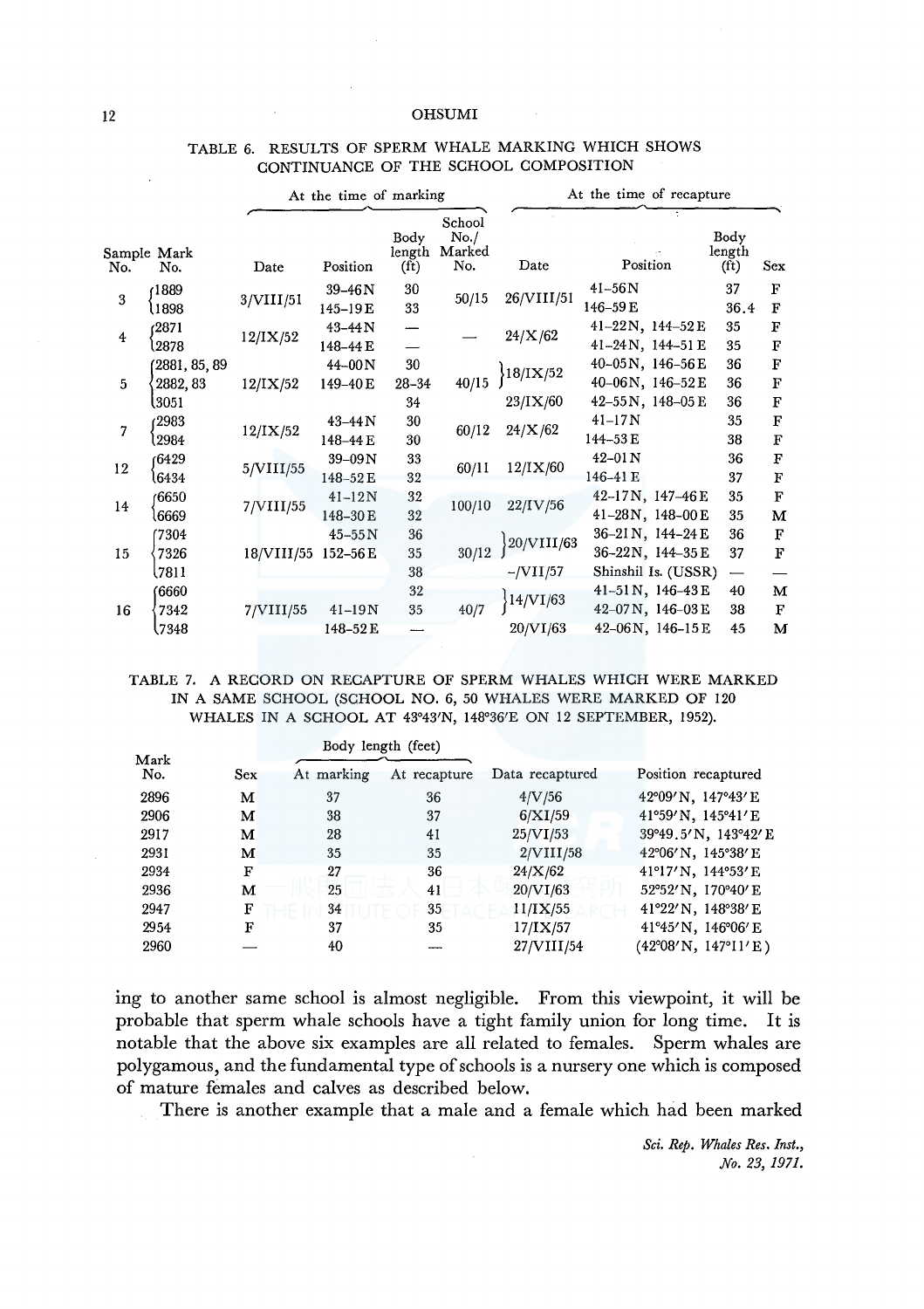in the same school were recaptured at almost the same position (School No. 14) on the same day of next year. These two whales are regarded as moving about in the same school for at least 8 months. In the case, the male was reported to be 35 feet long at the time of recapture and may be at the age of puberty. The relationship between whales Nos. 6660 and 7342 of School No. 16 is an example almost similar to that in School No. 14. These two examples will witness that some males at the age of puberty remain in breeding school.

On the separation of bachelor from nursery school, there is a case of School No. 6 of which 50 whales were marked (Table 7), and it was apparently nursery school from the size distribution. Of the marked whales 9 individuals has been recaptured, and one bachelor (No. 2936) was recaptured in the northern part of the North Pacific, although others were all recaptured in the coastal waters of Japan. This means that the male separates from the nursery school after attainment of puberty.

### CATCH OF ALL WHALES WHICH FORM A SCHOOL

We have the results of the three cases of investigations for catching all members of a school under special licence of the Japanese Government. School A was caught in the waters off Hokkaido in late September, 1965. Schools Band C were caught in the southern part of the Indian Ocean in early November, 1966. These positions are the waters where nursery schools are commonly distributed.

The results of observations on the schools at the time of finding are noted as shown in Table 1. So-called "harem master" was not found in any of these three schools, although calves and immature whales were found. Therefore, all of these schools are considered to be nursery ones. Catching of these schools was done by the co-operation of several catcher boats, and the number of whales caught are 20 (one of which sank and lost) and the catch rate was  $76.8\%$ , 12 (30.0%) and 39 (81.3%) for Schools A, B and C, respectively. Excluding the result from School B which was difficult to be caught because of bad weather condition, the whales caught from Schools A and C will represent a certain type of composition of nursery school of sperm whales.

*I. Sex ratio:* The sex ratios of males were 15.8%, 16.7%, 28.2% and 22.9% for Schools A, B, C and their average. Then, it is clear that females are the subject of the nursery school.

*2. Sexual maturity:* All males were calves, sexually immature or puberal, and the estimated body length of the whole whales including escaped ones were all under 39 feet. Therefore, it is considered that there were no socially mature males, which could join the nursery schools for reproductive action (Table 8).

Rate of calves and immature females were  $31.2\%, 20.0\%, 14.3\%$  and  $20.4\%$ for Schools A, B, C and their average. Calves and immature whales are composed of 12 males and 11 females, so that the sex ratio of both sexes is almost the same in such developmental stage in the nursery school. This will mean that males and females remain in the school at least until attainment of sexual maturity in the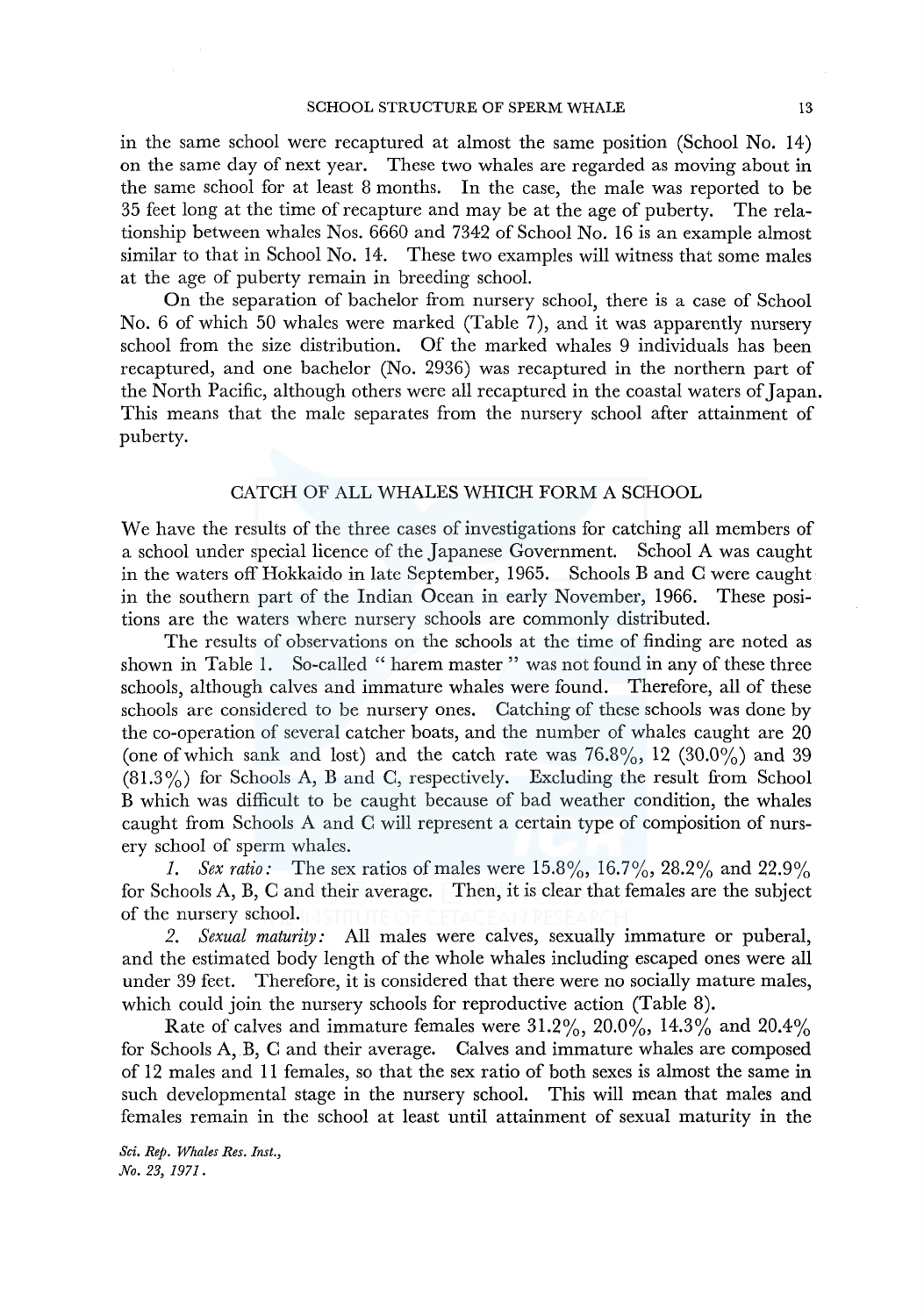|                           |      |   | TABLE 8. |                |                          |            |          |          |   | SIZE DISTRIBUTION OF SPERM WHALES CAUGHT     |          |      |   |    |        |       |                |       |                |
|---------------------------|------|---|----------|----------------|--------------------------|------------|----------|----------|---|----------------------------------------------|----------|------|---|----|--------|-------|----------------|-------|----------------|
|                           |      |   | School A |                |                          |            |          | School B |   |                                              | School C |      |   |    |        |       |                |       |                |
| Body                      | Male |   | Female   |                |                          | Total Male |          | Female   |   | Total                                        |          | Male |   |    | Female |       |                | Total |                |
| length<br>$(\text{fect})$ | 1    | x | SM PM    |                |                          | P          | $\bf{l}$ | SM PM    |   |                                              | C        |      | P | I. | P      | SM PM |                |       | Grand<br>Total |
| 18                        |      |   |          |                |                          |            |          |          |   |                                              | 2        |      |   |    |        |       |                | 2     | 2              |
| 23                        |      |   |          |                |                          |            |          |          |   |                                              |          |      |   |    |        |       |                |       | 4              |
| 26                        |      |   |          |                |                          |            | 2        |          |   | 2                                            |          |      |   |    |        |       |                | 2     | 4              |
| 27                        |      |   |          |                |                          |            |          |          |   |                                              |          |      |   |    |        |       |                | 3     | 3              |
| 28                        |      |   |          |                |                          |            |          |          |   |                                              |          |      |   |    |        |       |                |       | 4              |
| 29                        |      |   |          |                | 3                        |            |          |          |   |                                              |          |      |   |    |        |       |                | 4     | 7              |
| 30                        |      |   |          |                | 2                        |            |          |          |   |                                              |          |      |   |    |        |       |                | 6     | 10             |
| 31                        | 1    |   |          |                | 3                        |            |          |          |   | 3                                            |          |      |   |    |        | 5     |                | 6     | 12             |
| 32                        |      |   | 9        |                | 2                        |            |          | 2        | 2 | 4                                            |          |      |   |    |        | 2     | 3              | 6     | 12             |
| 33                        |      |   |          |                |                          |            |          |          |   |                                              |          |      |   |    |        | 2     | $\overline{2}$ | 5     | 7              |
| 34                        |      |   |          |                | 5                        |            |          |          |   |                                              |          |      |   |    |        |       |                |       | 6              |
| 35                        |      |   |          |                |                          |            |          |          |   |                                              |          |      |   |    |        |       |                |       |                |
| 36                        |      |   |          |                |                          |            |          |          |   |                                              |          |      |   |    |        |       |                |       |                |
| $\rm Total$               | 3    | 5 | 9        | $\overline{2}$ | 19                       | 2          | 2        | 5        | 3 | 12                                           | 2        |      |   | 4  |        | 16    | 7              | 39    | 70             |
| Average                   |      |   |          |                | 29.3 29.6 32.6 35.0 31.5 |            |          |          |   | 30.5 26.0 31.6 31.7 30.5 18.0 25.0 26.5 29.3 |          |      |   |    | 33.0   |       | 30.9 32.6      | 30.7  | 30.9           |

### TABLE 8. SIZE DISTRIBUTION OF SPERM WHALES CAUGHT

Remarks: I: Immature, P: Puberal, C: Calf, SM: Sexually mature, PM: Physically mature.

|               |                  |   | School A |                |                         |   |                | School B           |   |       |     |      |                |   | School G |                  |   |                              |                |
|---------------|------------------|---|----------|----------------|-------------------------|---|----------------|--------------------|---|-------|-----|------|----------------|---|----------|------------------|---|------------------------------|----------------|
|               | Male             |   | Female   |                | Total Male              |   |                | Female             |   | Total |     | Male |                |   | Female   |                  |   | Total                        |                |
| Age<br>(yrs.) | 1                |   | SM PM    |                |                         | P |                | SM PM              |   |       | G   |      | р              |   | P        | SM PM            |   |                              | Grand<br>Total |
| $0 - 3$       |                  |   |          |                |                         |   |                |                    |   |       | 2   | 2    |                |   |          |                  |   |                              | 4              |
| $4 - 7$       | 1                |   |          |                | 2                       |   | 2              |                    |   | 2     |     | 3    |                | 2 |          |                  |   | 6                            | 10             |
| $8 - 11$      | $\boldsymbol{2}$ | 4 | 2        |                | 8                       | 2 |                |                    |   | 2     |     | 2    |                |   |          |                  |   | 4                            | 14             |
| $12 - 15$     |                  |   | 3        |                | 3                       |   |                | 3                  |   | 3     |     |      |                | 9 |          | 6                |   | 9                            | 15             |
| $16 - 19$     |                  |   | 9        |                |                         |   |                |                    |   |       |     |      |                |   |          |                  |   | 4                            | 6              |
| $20 - 23$     |                  |   |          |                |                         |   |                | $\mathfrak{D}$     |   | 9     |     |      |                |   |          |                  |   |                              | 4              |
| $24 - 27$     |                  |   |          |                |                         |   |                |                    |   |       |     |      |                |   |          |                  |   |                              |                |
| $28 - 31$     |                  |   |          |                |                         |   |                |                    |   |       |     |      |                |   |          |                  |   |                              |                |
| $32 - 35$     |                  |   |          |                |                         |   |                |                    |   |       |     |      |                |   |          |                  |   | 2                            | 3              |
| $36 - 39$     |                  |   |          |                |                         |   |                |                    |   |       |     |      |                |   |          |                  |   |                              | 3              |
| $40 - 43$     |                  |   |          |                |                         |   |                |                    |   |       |     |      |                |   |          |                  |   |                              | $\overline{2}$ |
| Unknown       |                  |   |          |                |                         |   |                |                    |   |       |     |      |                |   |          | $\boldsymbol{2}$ | 5 |                              | 8              |
| Total         | 3                | 5 | 9        | $\overline{2}$ | 19                      | 2 | $\overline{2}$ | 5                  | 3 | 12    | 2   |      | $\overline{2}$ | 4 |          | 16               | 7 | 39                           | 70             |
| Average       | 6.7              |   |          |                | 9.0 16.6 38.5 15.4 10.0 |   |                | 5.0 16.4 32.0 17.3 |   |       | 0.0 | 5.3  |                |   |          |                  |   | 8.0 10.5 12.0 18.5 37.0 12.6 | 14.3           |

### same ratio.

*3. Physical maturity:* Only females were physically mature, and the ratio of physically mature females to sexually mature females are 28.5% in the combined three Schools. The range of body length in physically mature females was 31- 36 feet, and the average length of them was 32.8 feet.

*4. Size distribution:* As shown in Table 8, the maximum body length of males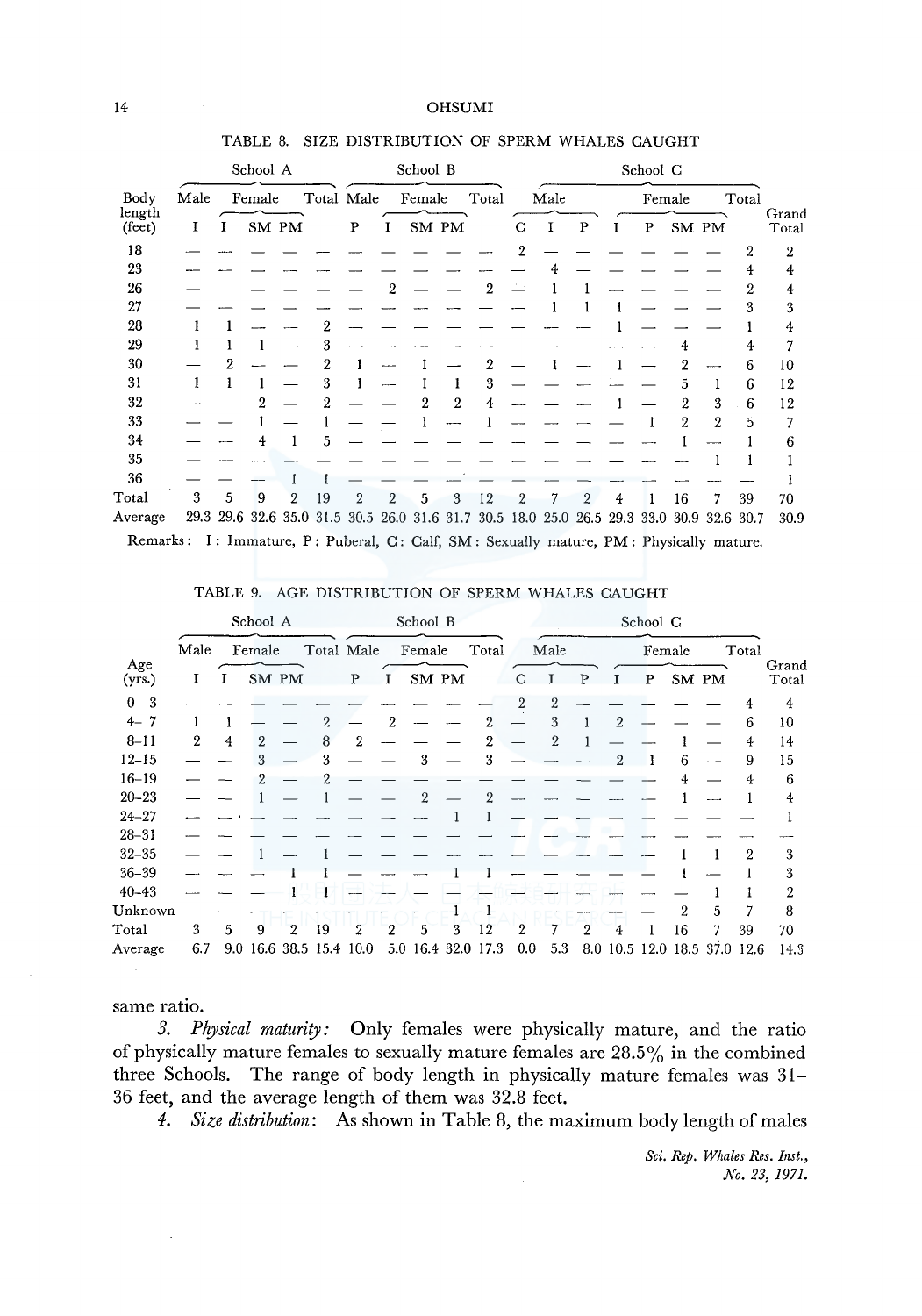caught was 31 feet, and that offemales was 36 feet. The ranges of body lengths were 28-36 feet, 26-33 feet and 18-35 feet for Schools A, B and C, respectively. Two 18 feet long whales contained milk in their stomachs, so that these whales were clearly sucklings. The average body lengths of the whole whales were 31.5 feet, 30.5 feet, 30. 7 feet and 30.9 feet for Schools A, B, C and their average.

5. *Age distribution:* The maximum age of males was 10 years and that of females was over 45 years, by means of tooth reading (Table 9). Old whales were not easily identified of their ages because of the wear of a tooth at tip. Two sucklings were both 0 year. The average ages of whales caught were estimated to be 15.4, 17.3, 12.6 and 14.3 years for Schools A, B, C and their average, respectively.

|           |       | School A |                |   | School B       |    |    | School G        |        |  |  |
|-----------|-------|----------|----------------|---|----------------|----|----|-----------------|--------|--|--|
|           | Males | Females  | $\ast$         |   | Males Females  | *  |    | Males Females   | $\ast$ |  |  |
| Calves    |       |          | 5              |   |                |    | 2  |                 |        |  |  |
| Immature  | 3     | 5        |                |   | $\overline{2}$ |    |    | 4               |        |  |  |
| Puberal   |       |          |                | 2 |                |    | 2  |                 |        |  |  |
| Pregnant  |       | 5a)      |                |   | $\mathbf{2}$   | 26 |    | 3               | 9      |  |  |
| Lactating |       | 5        | 1 <sup>c</sup> |   |                |    |    | 14 <sub>b</sub> |        |  |  |
| Resting   |       |          |                |   | 5              |    |    | 6 <sub>p</sub>  |        |  |  |
| Total     | 3     | 16       |                | 2 | 10             | 28 | 11 | 28              | 9      |  |  |

| TABLE 10. DEVELOPMENTAL AND REPRODUCTIVE COMPOSITION |  |
|------------------------------------------------------|--|
| IN THREE SPERM WHALE SCHOOLS                         |  |

Remarks: \* : Number of whales which were not caught, a): One of which was simultaneously lactating, b): One of which was simultaneously ovulating, c): Lost after catch.

6. *Sexual conditions:* The mature females of School A were composed of one puberal, five pregnant (one of which was simultaniously lactating), and five lactating ones, so that there were no resting females. The number of lactating females, six, almost corresponds with the number of calves, five, which were not caught (Table 10). School B had two pregnant, one lactating and five resting females, but I wonder whether these values represent the actual composition of this school or not, for the catch rate was too low. There were one puberal, three pregnant, 14 lactating and six resting females in School C. It will be a questionable point of School C that calves were only two, although we found 14 lactating females. The ratio of each sexual conditions is similar to the figures in November in the Southern Hemisphere as reported by Best (1968).

# FORMATION OF SPERM WHALE SCHOOL

I want to offer my hypothesis on the formation of sperm whale school on the basis of the informations mentioned above, previous biological knowledges on sperm whales and ecological knowledges on the formation of school of other kinds of mammals.

I consider that the fundamental form of sperm whale school is " nursery school ". This type of school is composed of mature females and calves which are nursed by mature females. Immature males and females are also nursed by mature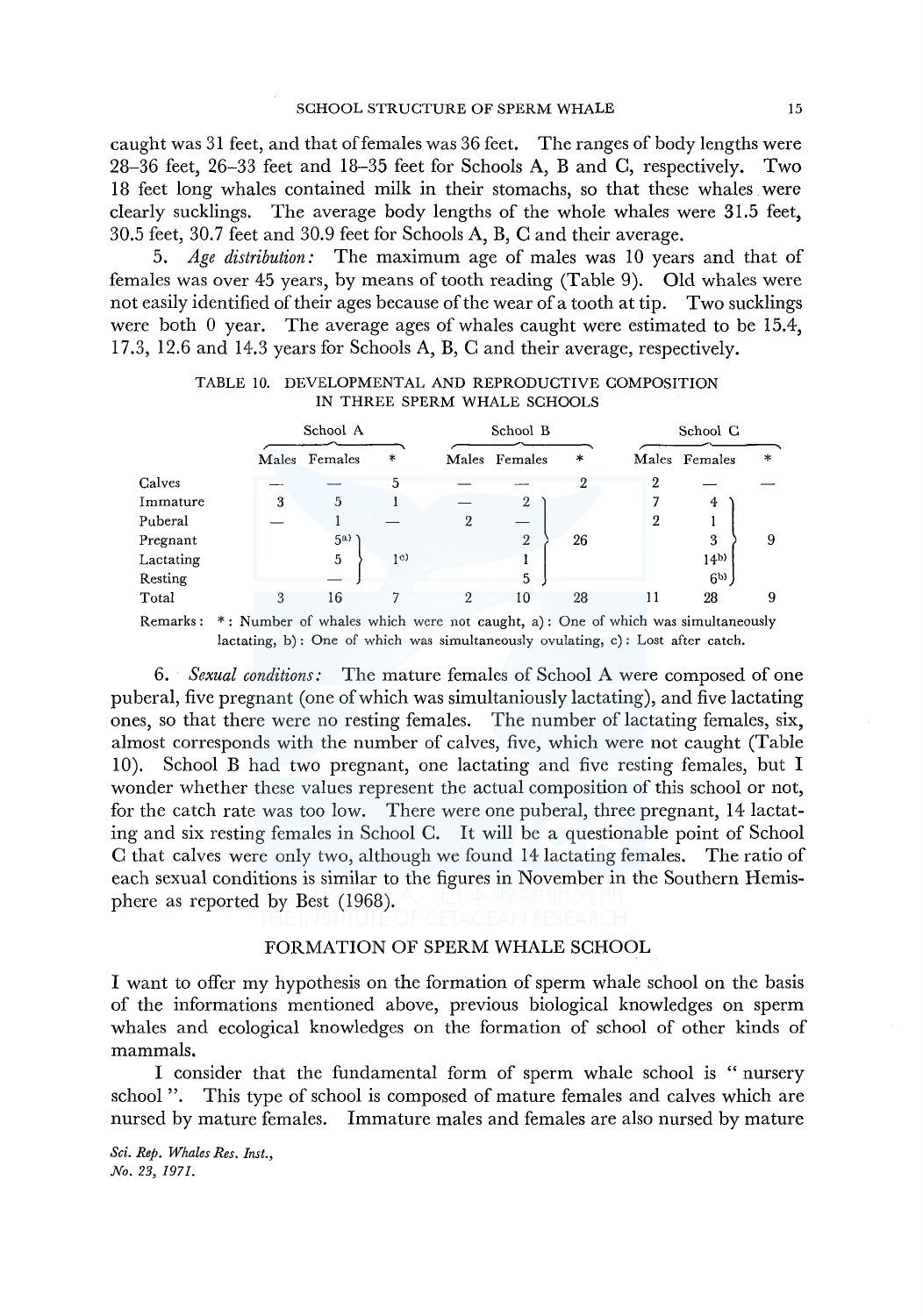females until the time of sexual maturity. The average size of school is estimated to be 27 .1 whales, and the half of them will be mature females. A nursery school is supposed to move as a tightly united school as a family for long time. In conclusion, the behavioral foundation of sperm whales will be regarded as a maternal family group.

|                 | Real     | Calculated |  |  |  |  |  |  |  |
|-----------------|----------|------------|--|--|--|--|--|--|--|
| Suckling calves | 7(19)    | 15(16)     |  |  |  |  |  |  |  |
| Immature        | 20       | $28 - 37$  |  |  |  |  |  |  |  |
| Puberal         | 4        | $2 - 3$    |  |  |  |  |  |  |  |
| Pregnant        | 8        | 8          |  |  |  |  |  |  |  |
| Lactating       | 33<br>19 | 16<br>32   |  |  |  |  |  |  |  |
| Resting         | 6        | 8          |  |  |  |  |  |  |  |

TABLE 11. REAL AND CALCULATED STRUCTURES OF THE SPERM WHALE SCHOOLS A AND C COMBINED.

We have not got a real information yet on the question whether all of immature whales remain in their nursery school after weaning or some of them leave the school. I tried to approach this subject using the data obtained from Schools A and C. The number of whales caught or estimated by developmental stage are shown in Table 11. Mature females excluding those at puberty are 33 in total of Schools A and C. The reproduction cycle of sperm whales was reported to be four years (Ohsumi, 1965; Best, 1968), so that the number of calves which are born from this school will be about eight (33/4) per year. Gestation period of the sperm whale is about 15-16 months, but in September in the North Pacific (when School A was caught; Ohsumi, 1965) and in November in the Southern Hemisphere (when School C was caught; Best, 1968), there will be no foetuses which were fertilized in both the year and the previous year, therefore, the calculated pregnant whales must be eight. This is the same as the actual figure. We have no confirmed value on the natural mortality rate of the sperm whale during calf and immature stages, but if the survival rate during these stages is set up as 0.9-0.85 (which is higher than that in adult stage when the natural mortality coefficient is 0.06-0.07; Ohsumi, 1966; Best, 1970), the number of survival calves and immature whales at each age would be calculated. As lactation period is 24-25 months (Ohsumi, 1965; Best, 1968), the number of sucklings are calculated to be 15. This figure is smaller than the actual lactating females, but more than the actual sucklings. Furthermore, it is almost the same as the number of calculated lactating females, 16. I think the number of calves sighted is fewer than the real number of calves in the school, for counting or recording calves in the waters may be difficult and incomplete, although there remains a doubt that the estimated survival rate may be higher than the true one. However, we would not need to care much about the doubt, because there were 19 lactating females which had functional mammary glands and therefore which were supposed to nurse calves, as Best (1968) studied.

Age at sexual maturity of the sperm whale is considered to be nine years (Ohsumi, 1965), so that the calculated number of immature whales is 28-37 in total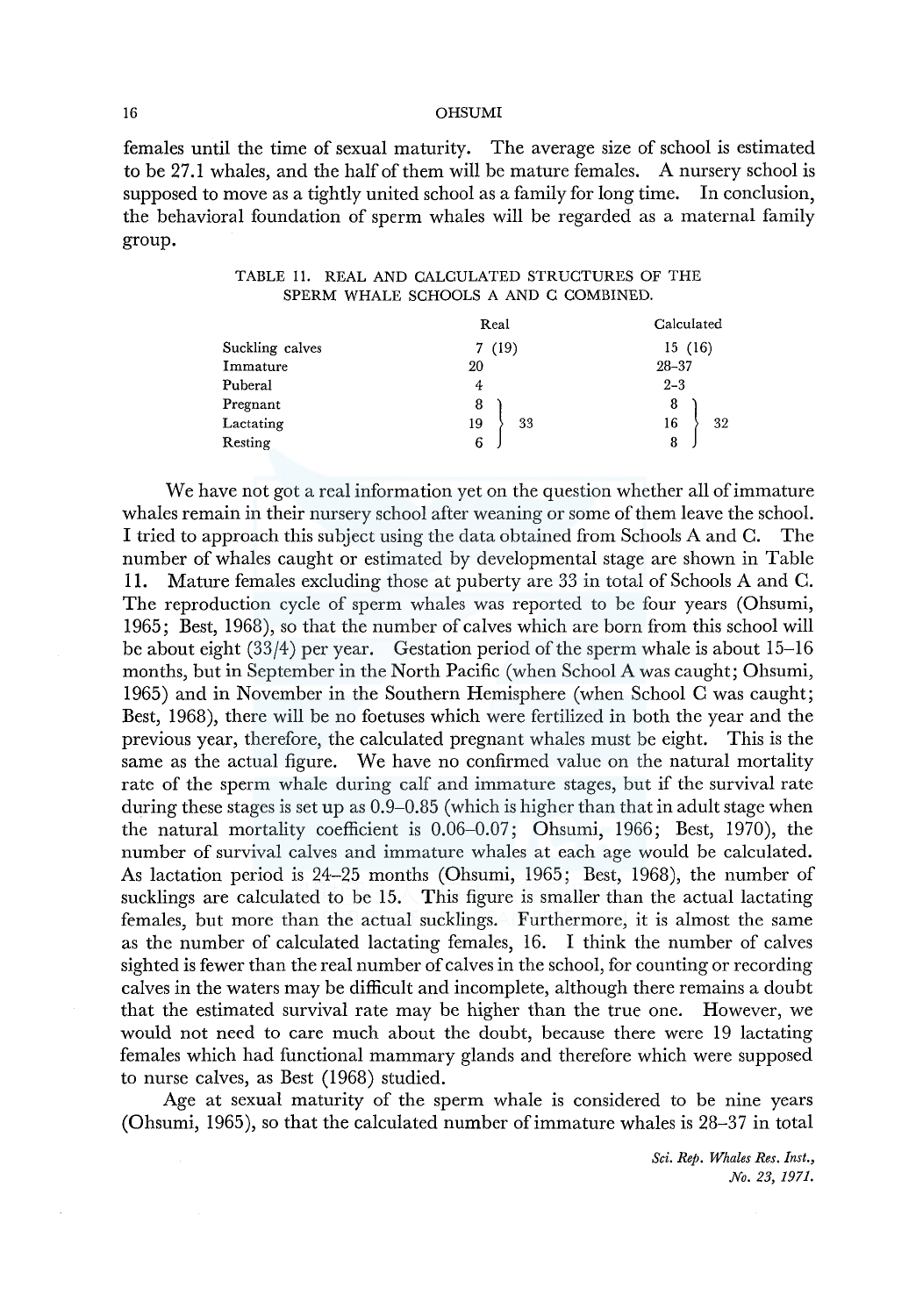excluding sucklings, if survival rate at immature stage is 0.90-0.85. The actual figure of immature whales was 20. If this figure reflects the real phase of schools, a part of immature whales must leave the nursery school after weaning. There are some whale sighting materials as shown in the previous section that smaller whales under 30 feet long make a small school (8.2 whales form this type of school in average). This kind of school may afford proof of the present examination, and will be called as " juvenile school ".



Fig. 5. Types and their relationship of social organization in the sperm whale. M: mature, I: immature, C: suckling, P: puberal.

After attainment to puberty, all males gradually leave the nursery school. Sexual segregation of male sperm whales was studied by Ohsumi (1966), and there were no males older than 10 years of age in the investigated three Schools, although some males at puberty were found. Males at puberty or bachelors which have left nursery school are considered to form a " bachelor school ". Size of this kind of school is uncertain, but a part of schools which were composed of whales over 30 feet in body length in Table 5 may be regarded as bachelor schools.

Socially mature males or bulls form a small " bull school " or live alone. Most of bulls are considered to live solitary.

Bulls struggle with each other for joinning a nursery school in the breeding season, and winning bull and the nursery school make so-called a " harem ". Tooth scars which are found on the head and back of large males may be the result of struggle at that time.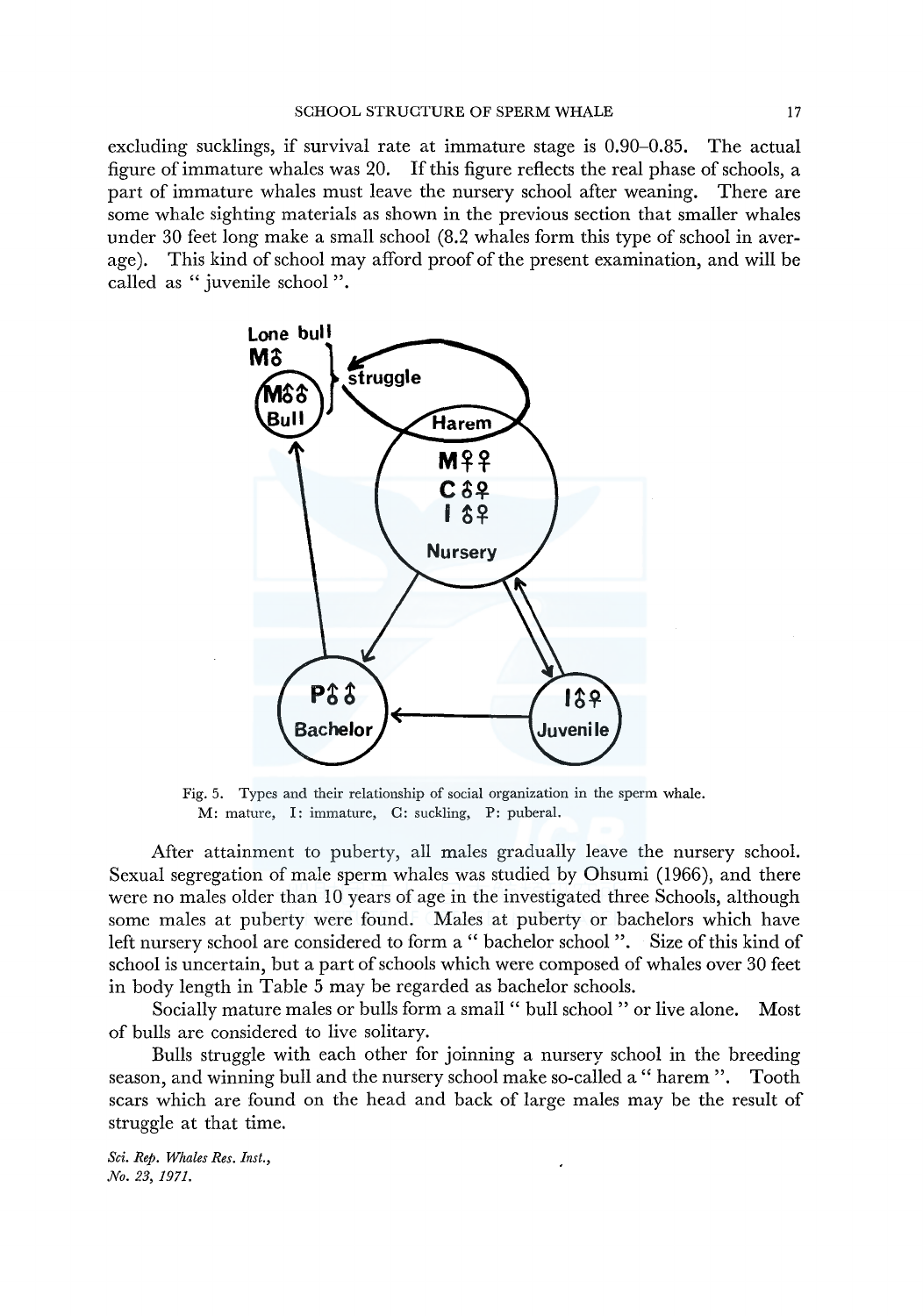I think a harem is a temporary formation only in the breeding season, and the harem bull leaves the nursery school by the end of breeding season. School A was caught in September, and the main breeding season ends by that months in the North Pacific (the main season is in April; Ohsumi, 1965). Therefore, it is conceivable that there would be no bull in School A. In Schools B and C bulls were also not found. The main breeding season begines in late November in the Southern Hemisphere (Best, 1968), and the schools were investigated in early November, so that grouping for reproductive activity may not be made on these schools.

### NUMBER OF MATURE FEMALES SERVED BY BULL

The main purpose of the present report is to obtain the rate of number of males needed for reproduction of sperm whales. However, result was not directly obtained with the present materials.

The average size of a nursery school was estimated to be 27.1 whales, and the half of the whales which form a nursery school is mature females. If it is reasonable, the mature females of an average nursery school would be 14. If one bull is enough join the typical nursery school in the breeding season as a harem master, the ratio of the number of sexually mature females to a bull will be 14: 1 in average. The age at social maturity has not certainly obtained yet, but it is estimated to be about 25 years (Ohsumi, 1966; Best, 1970). If the natural mortality coefficient of adult stage is 0.06 for the males as same as females, the ratio of stock sizes at initial population level of mature females and socially mature males is calculated into 1: 0.34. Then, the rate of needed bull stock size for reproduction per socially mature male stock size is also calculated into 1: 4.8.

# DISCUSSION

In the present report I classified the sperm whale school into the following types:

- (1) Nursery school
- (2) Harem school
- (3) Juvenile school
- (4) Bachelor school
- (5) Bull school
- (6) Lone bull

Bennett (1940)'s grouping of sperm whale schools is basically valid still today as reviewed by Caldwell *et al.* (1966). And Rice (in Caldwell *et al.,* 1966)'s detailed discription of the sperm whale schools is similar with the present report. The fundamental school is a nursery one, and harem school is considered to be formed only in the mating season.

There are many types of social organizations among mammals. The social organization in the sperm whale is resemble to that in the red deer herd. According to Etkin (1964), the red deer herd is matriarchal in organization, and the young all associate with their mother for the first three years. Sexually mature males lose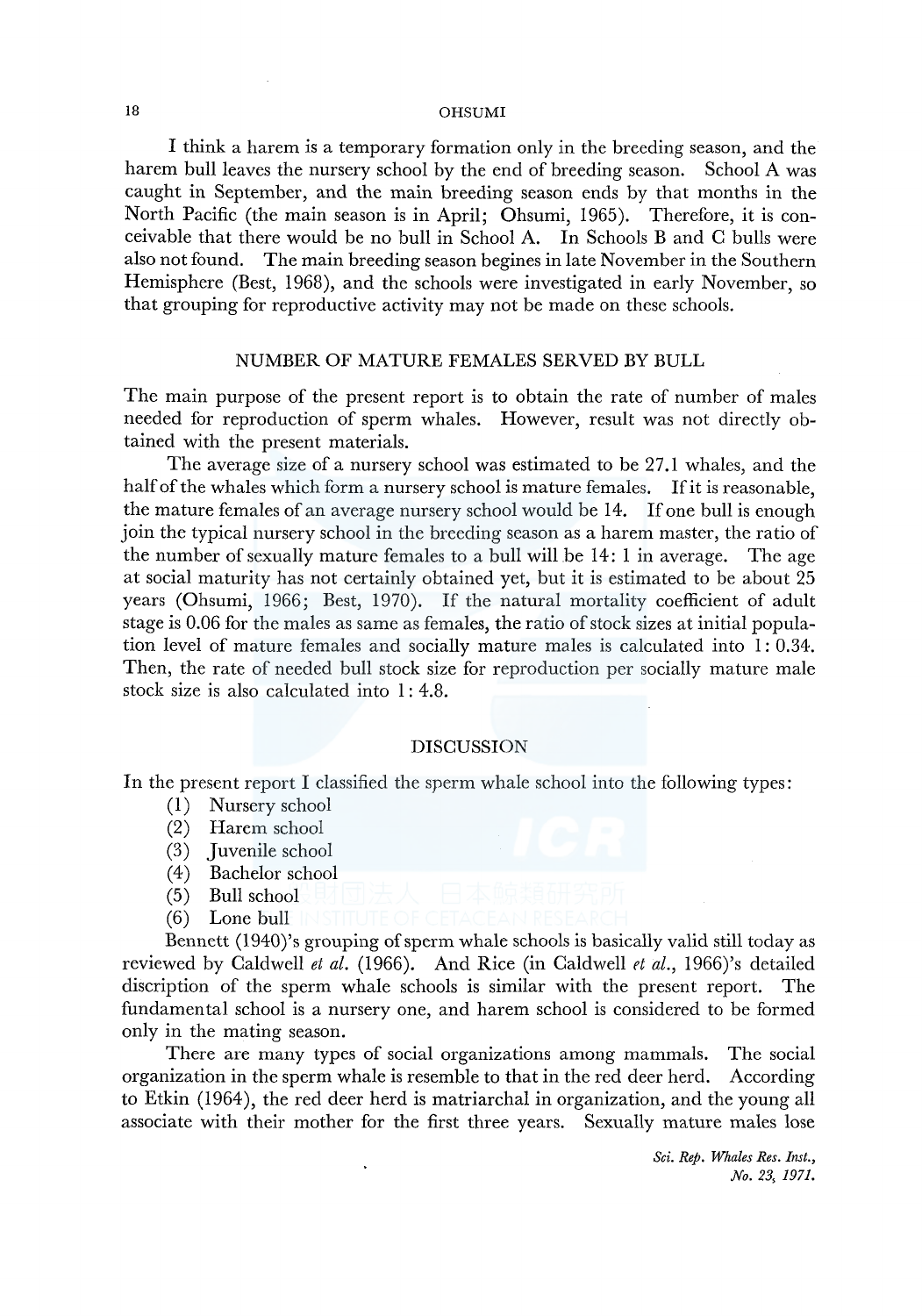their association with the herd, whereas the females remain with the maternal herd. The mature males live in loosely organized herds separated from the females. In the rut season the male herds break up and the individuals scatter widely. They invade the female territories, round up the hinds, and keep them in harems. Leaderships are exercised by the older females. In contrast to the females herd, no hierarchy or leadership is evident in the male herds.

In the case of nursery school of the sperm whale, older females are considered to have leadership of the school, but it must be need to observe the behavior of the same school for long time for the solution of this existense of leadership in the sperm whale school.

It is interesting but unknown how the bulls join into the nursery school and form " harem ". In the case of the red deer, males display aggressively to other males which try to approach and as necessary, fight to exclude other males from their harem areas (Etkin, 1964). On this connection, it will be one of the proof of fighting among sperm whale bulls that the sperm whale bulls have much scars which are caused with teeth on the head and back, although females and young males have not such scars. If these scars are caused with the fighting among bulls before forming harem, the tooth scars on the male will be one of the features of social maturity of the males.

Social maturity of the sperm whale males is difficult to be estimated. Ohsumi (1966) estimated by means of sexual segregation of the sperm whale that the age of 25 years or body length of 45 feet was suggested to be the age at full maturity when males commenced breeding activity. According to Best (1970), the males reach full sexual maturity at a body length of  $44-45$  feet and an age of 25–27 years by means of hitological examination of tesetes, and he (1969) also consideres that harem master status is achieved at this stage.

There are some doubts on the assumption that the solitary old males join into the nursery schools and serve for the mature females in breeding. Caldwell *et al.*  (1966) note that some whalers believe that solitary males are more or less "out cast ", and most of breeding are done by the younger adult males. Therefore, it is important to investigate the harem master directly. On this connection, Best (1969) shows the size distributions of mature males accompanying female sperm whales. This result does not support the above assumption.

Best (1969) discusses on a very interesting problem from analogy with the Southern elephant seal that the disproportional exploitation of large males will result that the number of bulls per schools would increase so that the smaller animals each controlled fewer females than the larger breeding bulls. It is considerable that the number of females served by a bull in the case of the sperm whale will change with the exploitation of the adult males. Then, we must investigate thouroughly on this important problem, for it is one of the biological parametres on the stock assessment of the sperm whale.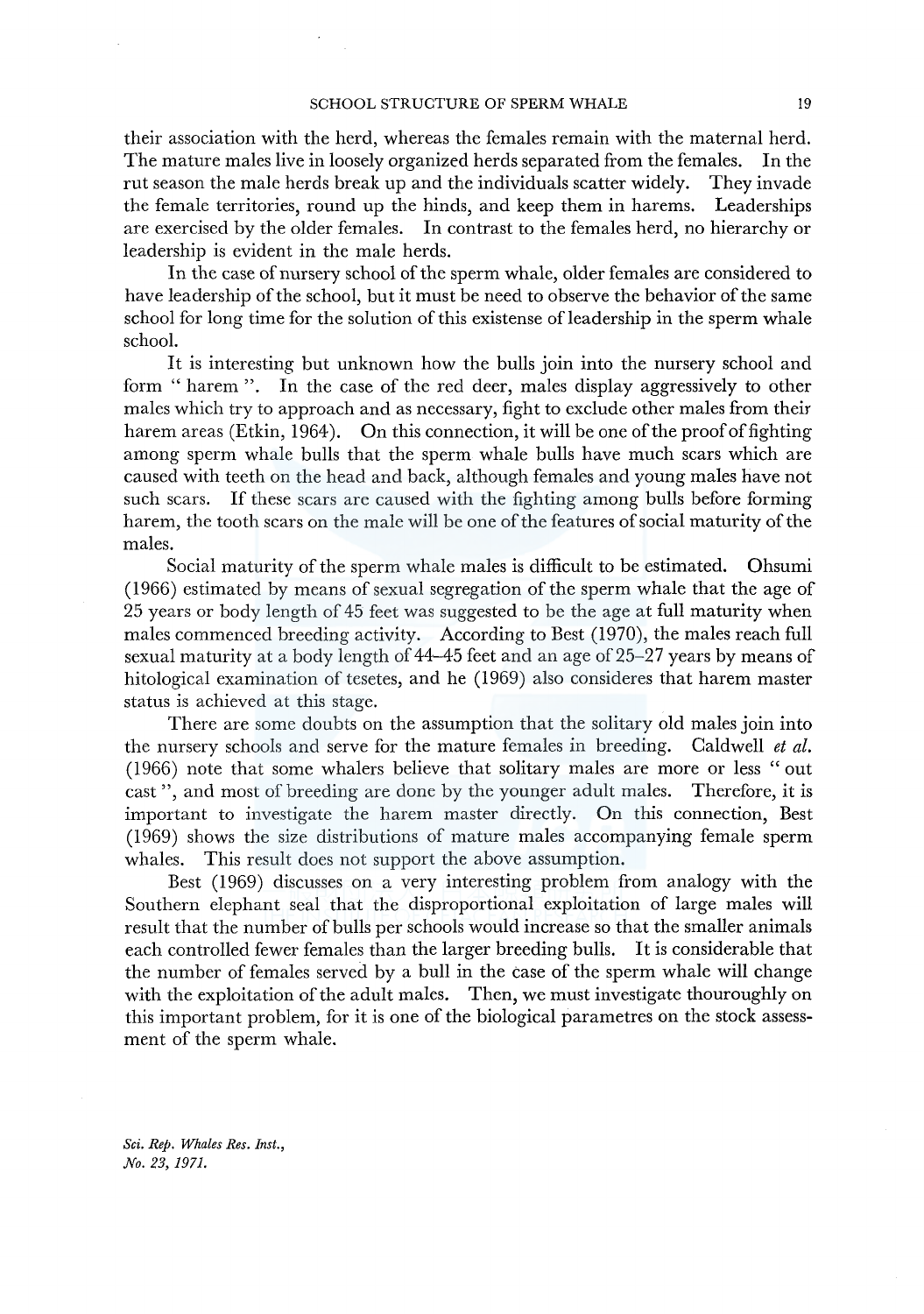### ACKNOWLEDGEMENTS

My sincere thanks are due to Dr. Hideo Omura, Director of the Whales Research Institute, for his leading of the project on special permits of taking all individuals in a school, and kindly offer me the data on this project.

My grateful thanks are also extended to Fisheries Agency of Japanese Government who granted the special permit and to staff of whaling companies, Taiyo Gyogyo Ltd., Nippon Suisan Ltd. and Kyokuyo Ltd. for their cooperation and help on the data collection of whale marking, whale sighting and school catch.

I am much indebted to Dr. Fumio Mitani, Head of Bottom Fishes and Marine Mammal Department of the Far Seas Fisheries Research Laboratory, who kindly read my draft and gave many suggestions.

### REFERENCES

- BANNISTER, J. L., 1968. An aerial survey for sperm whales off the coast of Western Australia, 1963-1965. *Aust.]. Mar. Freshw. Res.,* 19: 31-51.
- BENNETT, F. D., 1840. *Narrative of a whaling voyage around the globe from the year 1833 to 1836.* London, Richard Bentley, 2 vol. (cited from Caldwell *et al.,* 1966).
- BEST, P. B., 1968. The sperm whale *(Physeter catodon)* off the west coast of South Africa. 2. Reproduction in the female. *Invest!. Rep. Div. Sea. Fish.* S. *Afr.,* 66: 1-32.
- BEST, P. B., 1969. The sperm whale *(Physeter catodon)* off the west coast of South Africa. 3. Reproduction in the male. *Invest!. Rep. Div. Sea Fish.* S. *Afr.,* 72: 1-20.
- BEsT, P. B., 1970. The sperm whale *(Physeter catodon)* off the west coast of South Africa. 5. Age, growth and mortality. *Invest!. Rep. Div. Sea Fish. S. Afr.,* 79: 1-27.
- CALDWELL, D. K., CALDWELL M. C. and D. W. RICE, 1966. Behavior of the sperm whale, *Physeter catodon*, L. *Whales, Dolphins and Porpoises (ed. K. S. Norris),* 677-717.
- CLARKE, R., 1956. Sperm whales of the Azores. *Discovery Rep.,* 28: 237-298.
- ETKIN, W., 1964. *Social behavior from fish to man.* Phoenix Books, Univ. Chicago Press, pp. 205.
- GAMBELL, R., 1967. Seasonal movements of sperm whales. *Symp. Zoo!. Soc. London,* 19: 237-254.
- GAMBELL, R., 1968. Aerial observations of sperm whale behavior based on observations, notes and coments by K.J. Pinkerton. *Norsk Hvalfangst-Tid.,* 57(6): 126-138.
- N1sHIWAKI, M., 1962. Aerial photographs show sperm whale's interesting habits. *Norsk Hva(fangst-Tid.,*  51 ( 10): 395-398.
- OHSUMI, S., 1960. Examination on age and growth of the fin whale by means of whale marking. *Geiken Tsushin* 105: 1-14 (in Japanese).
- 0HSUMI, S., 1965. Reproduction of the sperm whale in the northwest Pacific. *Sci. Rep. Whales Res. Inst.,* 19: 1-35.
- 0HSUMI, S., 1966. Sexual segregation of the sperm whale in the North Pacific. *Sci. Rep. Whales Res. Inst.,* 20: 1-16.
- 0HSUMI, S. and K. NAsu, 1970. Range of habitat of the female sperm whale with reference to the oceanographic structure. *Document for the Fourth Sperm Whale Meeting, IWC, Honolulu,* Sp/7: pp. 18.
- OHSUMI, S., Y. SHIMADZU and DOI, T., 1971. The Seventh memorandum on results of Japanese stock assessment of whales in the North Pacific. *Twenty First Rep. I.W.C.* 76-89.
- TARASEVICH, M. N., 1967. On the structure of cetacean groupings. I. Structure of the groupings of *Physeter catodon males. Zool. Zhur.*, 46 (1): 124-131.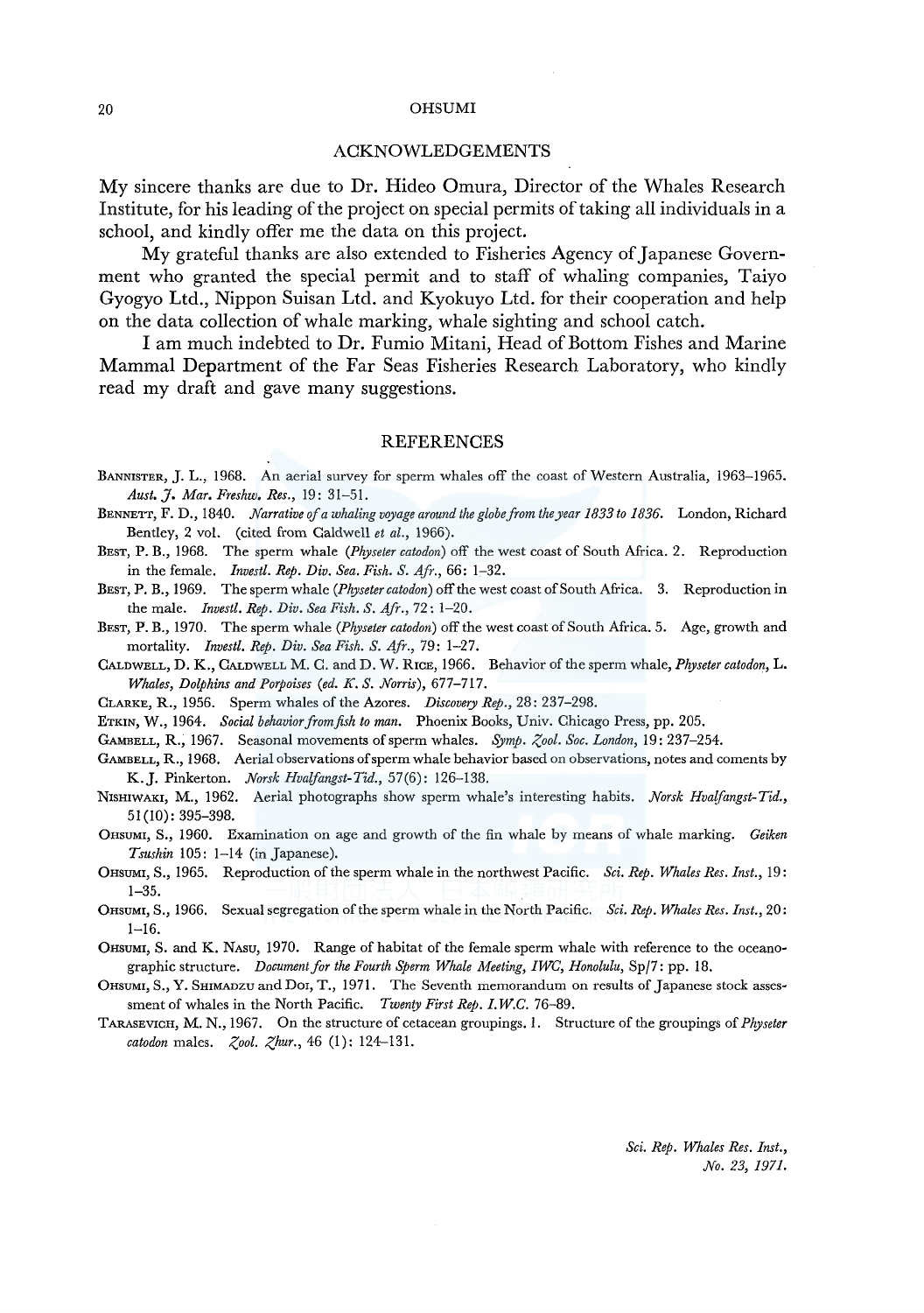

Appendix-fig. 1. Positions found and caught of the sperm whales in the special investigations of school catch.

Double circle: position found, Closed circle: position caught.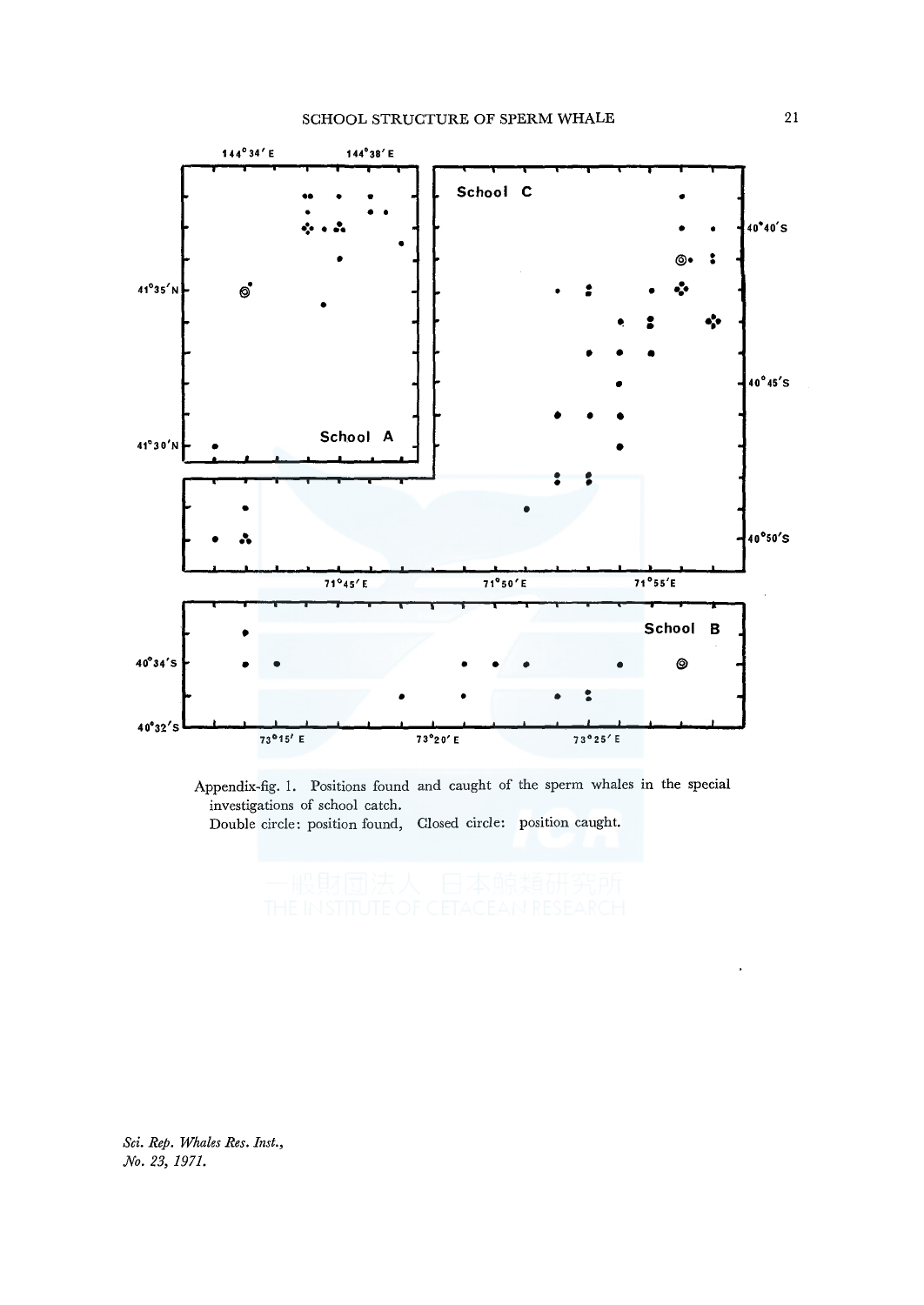# APPENDIX TABLE 1. BIOLOGICAL DATA ON THE

|                |             |                       |                     |                        | Mammary<br>gland            |        | Breadth                                     |     |                          |                                   |                |
|----------------|-------------|-----------------------|---------------------|------------------------|-----------------------------|--------|---------------------------------------------|-----|--------------------------|-----------------------------------|----------------|
| Samp. No.      | Sex         | Body<br>length<br>(m) | ×<br>Age<br>(years) | Thick-<br>ness<br>(cm) | Condi-<br>tion <sup>a</sup> | Left   | of uterine<br>$_{\rm{cornu}}$ (cm)<br>Right | Sex | Foetus<br>Length<br>(cm) | Gonad <sup>b)</sup><br>Left Right | V <sub>c</sub> |
| A <sub>1</sub> | F           | 10.3                  | 34                  | 19.0                   | L                           | 24     | 29                                          |     | None                     | $0-6, 0-2$                        | $\mathbf n$    |
| A 2            | F           | 8.6                   | 10                  | 7.0                    | $\mathbf I$                 | 9      | 9                                           |     | None                     | $0-0, 0-0$                        | $\mathbb N$    |
| A 3            | F           | 9.9                   | 13                  | 9.0                    | R                           | 38     | 51                                          | м   | 108                      | $0-0$ , $1-2$                     | $\mathbf n$    |
| A 4            | F           | 8.8                   | 7                   | 8.5                    | $\mathbf I$                 | 12     | 12                                          |     | None                     | $0-0, 0-0$                        | $\mathbb N$    |
| A 5            | M           | 8.5                   | 3                   |                        |                             |        |                                             |     |                          | $0.55$ , lost                     | N              |
| $A_6$          | F           | 10.3                  | 18                  | 20.0                   | L                           | 18     | 18                                          |     | None                     | $0-3, 0-2$                        | N              |
| A 7            | F           | 9.3                   | 11                  | 10.0                   | $\mathbf I$                 | 9      | 10                                          |     | None                     | $0-0, 0-0$                        | N              |
| A 8            | $\mathbf F$ | 9.8                   | 18                  | 21.0                   | L                           | 15     | 17                                          |     | None                     | $0-2, 0-2$                        | $\mathbf n$    |
| A 9            | ${\bf F}$   | 9.7                   | 13                  | 15.0                   | L                           | 23     | 23                                          |     | None                     | $0-1, 0-1$                        | $\mathbf n$    |
| A10            | М           | 9.3                   | 8                   |                        |                             |        |                                             |     |                          | $0.45$ , lost                     | N              |
| A11            | F           | 10.3                  | 22                  | 17.0                   | L                           | 18     | 16                                          |     | None                     | $0-3$ , $0-3$                     | $\bf n$        |
| A12            | F           | 10.4                  | 36                  | 8.5                    | $\mathbb R$                 | 21     | 17                                          | F   | 51                       | $1-3$ , $0-4$                     | $\bf{a}$       |
| A13            | F           | 10.4                  | 18                  | 14.0                   | L                           | $30\,$ | 34                                          | F   | 80                       | $0-1$ , $1-1$                     | $\mathbf n$    |
| A14            | м           | 8.6                   | $\overline{4}$      |                        |                             |        |                                             |     |                          | 0.30, 0.25                        | $\mathbf N$    |
| A15            | F           | 9.1                   | 8                   | 6.0                    | 1                           | 9      | 9                                           |     | None                     | $0-0, 0-0$                        | N              |
| A16            | F           | 8.9                   | 10                  | 6.0                    | $\mathbf I$                 | 13     | 12                                          |     | None                     | $0-0, 0-1$                        | $\mathbf N$    |
| A17            | F           | 9.1                   | 10                  | 7.0                    | I                           | 12     | 11                                          |     | None                     | $0-0, 0-0$                        | N              |
| A18            | F           | 9.3                   | 8                   | 7.0                    | I                           | 36     | 18                                          | F   | 76                       | $1-0, 0-0$                        | N              |
| A19            | F           | 11.1                  | 41                  | 11.0                   | L                           | 57     | 45                                          | М   | 106                      | $1-6$ , $0-5$                     | A              |

Remarks: a) L: Lactating, R: Resting, I: Immature.

b) Number of corpora lutea and corpora albicantia in ovary for females and weight of testis (kg) for males.

c) Ossification of column of dorsal vertebrae : N: Clearly not ankylosed, n: Not ankylosed.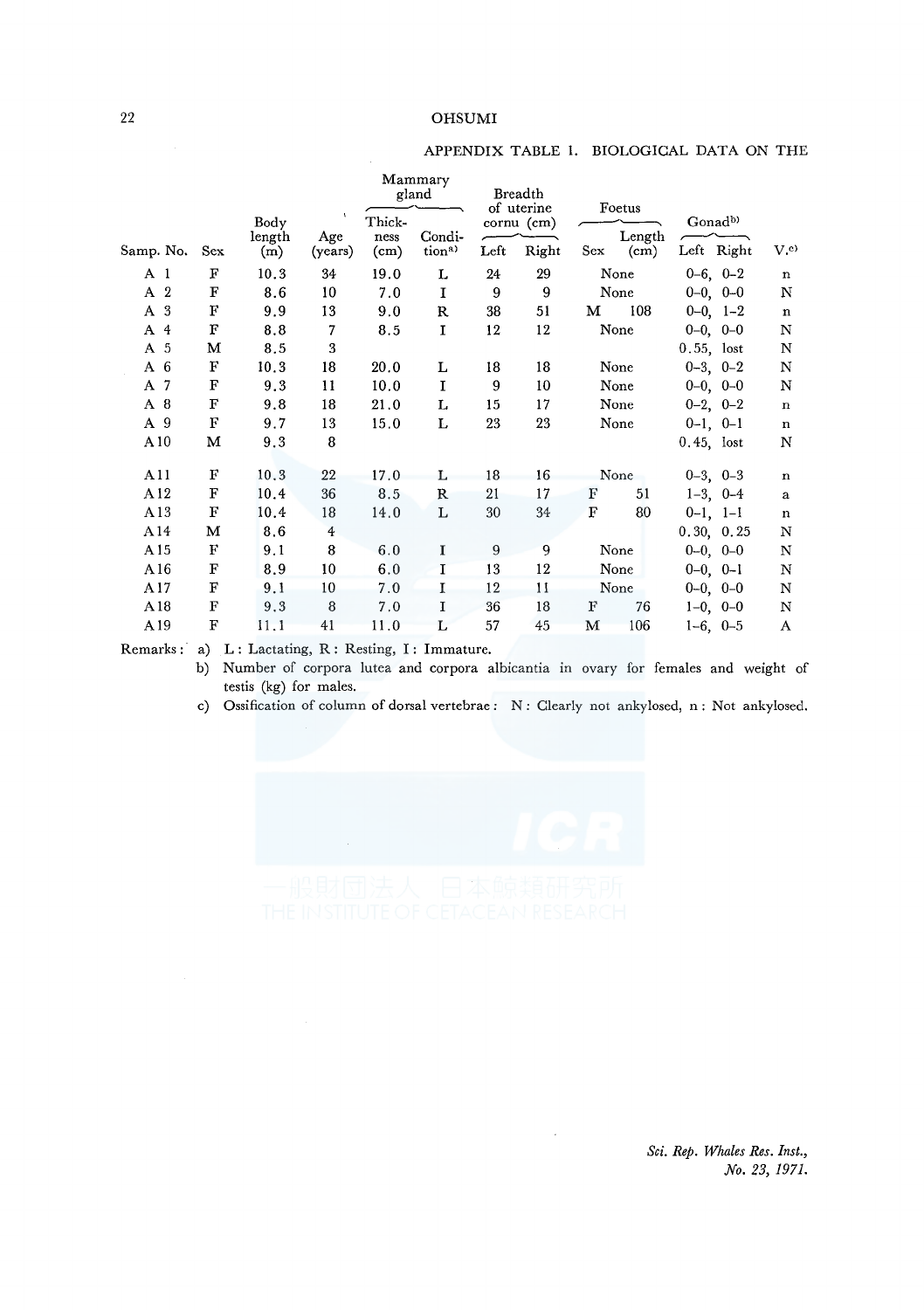| Thickness                    |              | contents       |                |                |        | Eruption <sup>d</sup> |               | Number of teeth |                 |                |                                           |
|------------------------------|--------------|----------------|----------------|----------------|--------|-----------------------|---------------|-----------------|-----------------|----------------|-------------------------------------------|
| of                           |              |                |                |                |        | of teeth              |               | Lower           | Upper           |                |                                           |
| blubber<br>(c <sub>m</sub> ) | Spe-<br>cies | Ouan-<br>tity  | Fresh-<br>ness | Body<br>colour |        | Lower Upper           | Right<br>Left |                 |                 | Time<br>caught | Remarks                                   |
| 8.0                          |              | $\bf{0}$       |                |                | $+$    |                       | 22            | 22              | L13             | 12:10          |                                           |
| 9.0                          | Sq           | r              | f              | ----           |        |                       | 27            | 28              | L15             | 13:05          |                                           |
| 10.5                         |              | $\bf{0}$       |                |                | $+$    | --                    | 20            | 20              | R <sub>12</sub> | 12:20          |                                           |
| 8.0                          | Sq           | r              | f              | В              |        |                       | 25            | 25              | $R10+$          | 12:50          |                                           |
| 7.0                          | Sq           | r              | f              | A              |        | --                    | 25            | 26              | R14             | 15:30          |                                           |
| 11.5                         | Sq           | r              | f              | B              | $^{+}$ | $^{+}$                | 22            | 22              | R <sub>13</sub> | 12:20          | Mother                                    |
| 10.0                         | $S_{q}$      | r              | f              | B              | ---    |                       | 27            | 27              | $R11+$          | 12:55          |                                           |
| 10.5                         | Sq           | $\pmb{r}$      | f              | $\, {\bf B}$   | $^{+}$ | --                    | 22            | 24              | R <sub>15</sub> | 12:00          |                                           |
| 10.0                         |              | $\mathbf{0}$   |                | $\mathbf C$    | $+$    | ⊸                     | 26            | 26              | L16             | 12:20          | Mother                                    |
| 8.5                          |              | $\bf{0}$       |                | C              |        |                       | 21            | 21              | $L10+$          | 13:10          | Large scar <sub>c</sub> on<br>top of head |
| 10.0                         | Sq           | r              | ff             | A              | $\div$ |                       | Broken        |                 | L12             | 10:35          | Mother                                    |
| 9.5                          |              | $\theta$       |                | $\mathbf C$    | $+$    | $^{+}$                |               | <b>Broken</b>   | $R13+$          | 12:00          |                                           |
| 10.0                         |              | 0              |                | $\, {\bf B}$   | $+$    | —                     | 23            | 23              | $L13+$          | 12:30          |                                           |
| 8.0                          |              | 0              |                | $\mathbf C$    |        |                       | 24            | 25              | R <sub>13</sub> | 14:35          |                                           |
| 9.0                          | Sq           | r              | f              | D              |        |                       | 23            | 23              | R <sub>15</sub> | 14:25          |                                           |
| 9.0                          | Sq           | r              | $\mathbf f$    | CD             | 士      | ---                   | 22            | 22              | $R14+$          | 13:10          |                                           |
| 8.5                          |              | $\mathbf{0}$   |                | D              | 土      |                       | 23            | 22              | R <sub>14</sub> | 12:45          |                                           |
| 7.5                          | Sq           | r              | f              | A              | ---    | ⊷                     | 22            | 22              | L11             | 12:25          |                                           |
| 10.0                         |              | $\overline{0}$ |                | $\mathbf C$    | $\div$ | $^{+}$                | 21            | 21              | R <sub>14</sub> | 12:10          |                                           |
|                              |              |                |                |                |        |                       |               |                 |                 |                |                                           |

### SPERM WHALES CAUGHT FROM SCHOOL A

a : Ankylosed, A : Fully ankylosed.

d)  $+$  : Erupted,  $-$  : Not erupted,  $\pm$  : Erupting.

e) All whales had nematoda in stomach, and all whales had no external parasites.

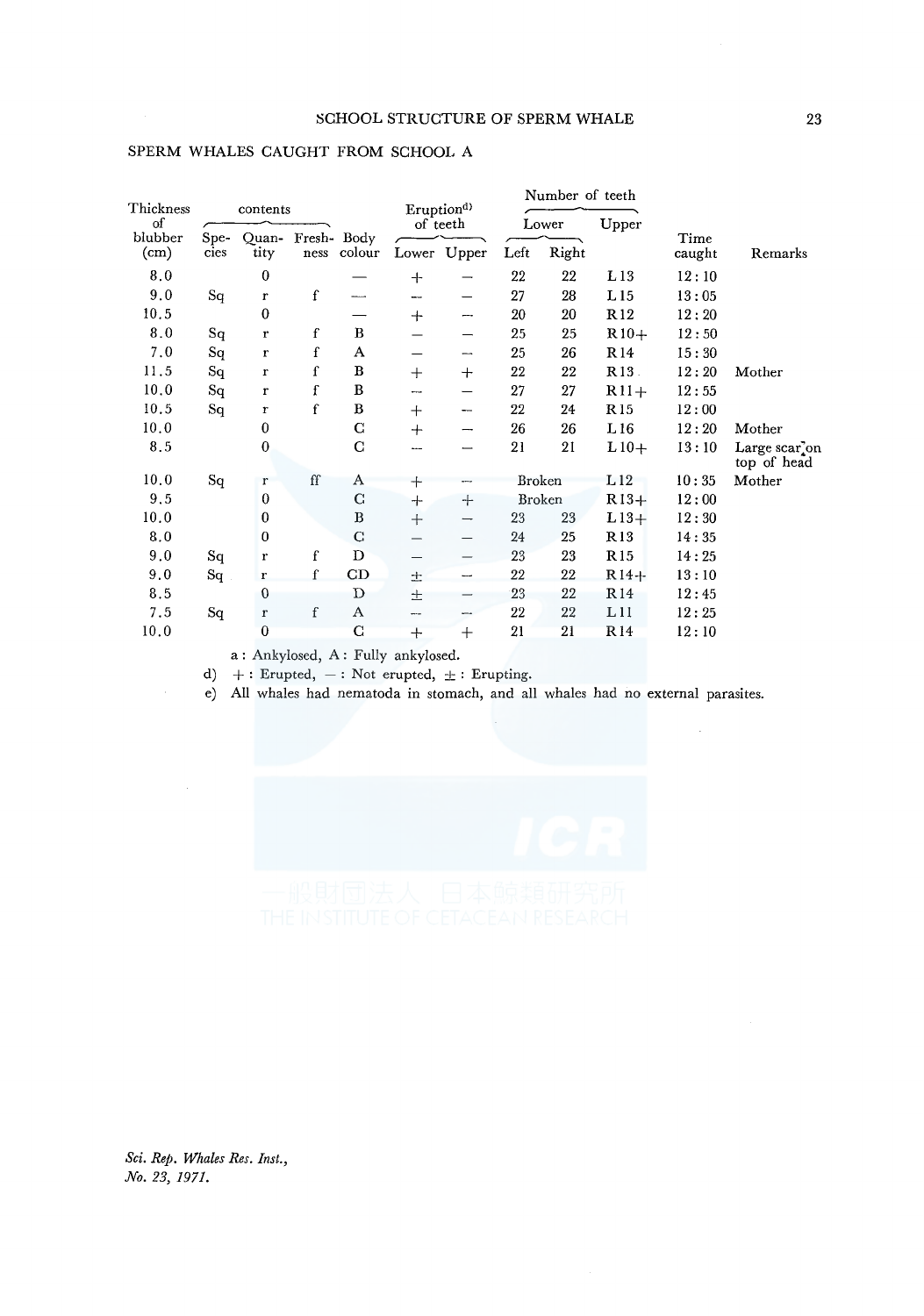|                                                                            | Stomach contents $\overline{O}$ ssifica-<br>$\overline{O}$ fion of Time<br>Species $\overline{O}$ yertebrae caught<br>$S_q$ $\overline{H}$<br>$S_q$ $\overline{H}$ $\overline{H}$<br>$\overline{S}$<br>$\overline{S}$ $\overline{H}$ $\overline{H}$ $\overline{H}$<br>$\overline{S}$ $\overline{H}$ $\overline{H}$ $\overline{H}$ $\overline{H$                                                                                                                                                                                                    |                                          |  |  |
|----------------------------------------------------------------------------|----------------------------------------------------------------------------------------------------------------------------------------------------------------------------------------------------------------------------------------------------------------------------------------------------------------------------------------------------------------------------------------------------------------------------------------------------------------------------------------------------------------------------------------------------|------------------------------------------|--|--|
|                                                                            |                                                                                                                                                                                                                                                                                                                                                                                                                                                                                                                                                    |                                          |  |  |
|                                                                            |                                                                                                                                                                                                                                                                                                                                                                                                                                                                                                                                                    |                                          |  |  |
|                                                                            |                                                                                                                                                                                                                                                                                                                                                                                                                                                                                                                                                    |                                          |  |  |
|                                                                            | Thickness<br>of<br>blubber<br>(cm)<br>(3.5<br>8.0<br>8.0                                                                                                                                                                                                                                                                                                                                                                                                                                                                                           |                                          |  |  |
|                                                                            |                                                                                                                                                                                                                                                                                                                                                                                                                                                                                                                                                    | Gonad<br>0-4, 0-1<br>0-0, 0-0<br>1-3 0-3 |  |  |
| APPENDIX TABLE 2. BIOLOGICAL DATA ON THE SPERM WHALES CAUGHT FROM SCHOOL B | $\begin{tabular}{l} \textbf{F}oetus \\ \hline \textbf{Length} \\ \textbf{Sex} \\ \textbf{Xex} \\ \textbf{None} \\ \textbf{None} \\ \textbf{None} \\ \textbf{None} \\ \textbf{None} \\ \textbf{None} \\ \textbf{None} \\ \textbf{None} \\ \textbf{None} \\ \textbf{None} \\ \textbf{None} \\ \textbf{None} \\ \textbf{None} \\ \textbf{None} \\ \textbf{None} \\ \textbf{None} \\ \textbf{None} \\ \textbf{None} \\ \textbf{None} \\ \textbf{None} \\ \textbf{None} \\ \textbf{None} \\ \textbf{None} \\ \textbf{None} \\ \textbf{None} \\ \textbf$ |                                          |  |  |
|                                                                            | $\begin{tabular}{lllllllllll} \text{Body} & \text{Body} & \text{Mammary} & \text{\textit{C}} \ \text{N0.} & \text{Sex} & \text{(m)} & \text{(years)} & \text{Mammary} & \text{S} \ \text{N0.} & \text{Sex} & \text{(m)} & \text{(years)} & \text{gland} & \text{S} \ \text{B 1} & \text{F} & 9.9 & 21 & \text{R} & \text{R} \ \text{B 2} & \text{F} & 7.8 & \text{G} & \text{I} & \text{R} & \text{R} & \text{R} \ \text{R 3} & \text{R$                                                                                                           |                                          |  |  |
|                                                                            |                                                                                                                                                                                                                                                                                                                                                                                                                                                                                                                                                    |                                          |  |  |
|                                                                            |                                                                                                                                                                                                                                                                                                                                                                                                                                                                                                                                                    |                                          |  |  |
|                                                                            |                                                                                                                                                                                                                                                                                                                                                                                                                                                                                                                                                    |                                          |  |  |
|                                                                            |                                                                                                                                                                                                                                                                                                                                                                                                                                                                                                                                                    |                                          |  |  |

|                                                                                                                                                                                                                                                                                                                                                                                                                                                                                                                                                                                                                                                                                | <b>DHSUMI</b>                                    |  |  |  |  |  |  |  |  |  |                                   |  |
|--------------------------------------------------------------------------------------------------------------------------------------------------------------------------------------------------------------------------------------------------------------------------------------------------------------------------------------------------------------------------------------------------------------------------------------------------------------------------------------------------------------------------------------------------------------------------------------------------------------------------------------------------------------------------------|--------------------------------------------------|--|--|--|--|--|--|--|--|--|-----------------------------------|--|
| temarks                                                                                                                                                                                                                                                                                                                                                                                                                                                                                                                                                                                                                                                                        |                                                  |  |  |  |  |  |  |  |  |  |                                   |  |
| $\begin{array}{l} \text{Time} \\ \text{Final} \\ \text{The output} \\ \text{The output} \\ \text{The output} \\ \text{The output} \\ \text{The output} \\ \text{The output} \\ \text{The output} \\ \text{The output} \\ \text{The output} \\ \text{The output} \\ \text{The output} \\ \text{The output} \\ \text{The output} \\ \text{The output} \\ \text{The output} \\ \text{The output} \\ \text{The output} \\ \text{The output} \\ \text{The output} \\ \text{The output} \\ \text{The output} \\ \text{The output} \\ \text{The output} \\ \text{The output} \\ \text{The output} \\ \text{The output} \\ \text{The output} \\ \text{The output} \\ \text{The output$ |                                                  |  |  |  |  |  |  |  |  |  |                                   |  |
| tion of<br>ertebrae                                                                                                                                                                                                                                                                                                                                                                                                                                                                                                                                                                                                                                                            |                                                  |  |  |  |  |  |  |  |  |  | z <mark>&lt;</mark> z z ¤ < ¤ z z |  |
| $\begin{cases} \frac{1}{2} & \text{if } t \in \mathbb{R}^n, \\ \frac{1}{2} & \text{if } t \in \mathbb{R}^n. \end{cases}$                                                                                                                                                                                                                                                                                                                                                                                                                                                                                                                                                       |                                                  |  |  |  |  |  |  |  |  |  |                                   |  |
| <br>  និ<br>  និងនិងស្នងនិង និង និ                                                                                                                                                                                                                                                                                                                                                                                                                                                                                                                                                                                                                                             |                                                  |  |  |  |  |  |  |  |  |  |                                   |  |
|                                                                                                                                                                                                                                                                                                                                                                                                                                                                                                                                                                                                                                                                                |                                                  |  |  |  |  |  |  |  |  |  |                                   |  |
| $\operatorname{Gonad}$                                                                                                                                                                                                                                                                                                                                                                                                                                                                                                                                                                                                                                                         | ှ<br>+ ၁၈၈၀ဝေတ်တွေ့<br>- - - - - - - - - - - - - |  |  |  |  |  |  |  |  |  |                                   |  |
|                                                                                                                                                                                                                                                                                                                                                                                                                                                                                                                                                                                                                                                                                |                                                  |  |  |  |  |  |  |  |  |  |                                   |  |
|                                                                                                                                                                                                                                                                                                                                                                                                                                                                                                                                                                                                                                                                                |                                                  |  |  |  |  |  |  |  |  |  |                                   |  |
|                                                                                                                                                                                                                                                                                                                                                                                                                                                                                                                                                                                                                                                                                |                                                  |  |  |  |  |  |  |  |  |  |                                   |  |
|                                                                                                                                                                                                                                                                                                                                                                                                                                                                                                                                                                                                                                                                                |                                                  |  |  |  |  |  |  |  |  |  |                                   |  |
|                                                                                                                                                                                                                                                                                                                                                                                                                                                                                                                                                                                                                                                                                |                                                  |  |  |  |  |  |  |  |  |  |                                   |  |
|                                                                                                                                                                                                                                                                                                                                                                                                                                                                                                                                                                                                                                                                                |                                                  |  |  |  |  |  |  |  |  |  |                                   |  |

APPENDIX TABLE 3. BIOLOGICAL DATA ON THE SPERM WHALES CAUTHT FROM SCHOOL C APPENDIX TABLE 3. BIOLOGICAL DATA ON THE SPERM WHALES CAUTHT FROM SCHOOL C

|                                                           |        |                                                                                                                                                                                                                                                                                                                                                                                                                                                                                                                          | Remarks<br>Cyanus on belly |  |  |  | <i>Jyamus</i> on dorsal<br>nead                                                                                                                                                                                                                                                                                                                                                                        |
|-----------------------------------------------------------|--------|--------------------------------------------------------------------------------------------------------------------------------------------------------------------------------------------------------------------------------------------------------------------------------------------------------------------------------------------------------------------------------------------------------------------------------------------------------------------------------------------------------------------------|----------------------------|--|--|--|--------------------------------------------------------------------------------------------------------------------------------------------------------------------------------------------------------------------------------------------------------------------------------------------------------------------------------------------------------------------------------------------------------|
|                                                           |        | $\begin{array}{l} \mbox{first} \\ \mbox{first} \\ \mbox{equation:} \\ \mbox{first} \\ \mbox{first} \\ \mbox{first} \\ \mbox{first} \\ \mbox{first} \\ \mbox{first} \\ \mbox{first} \\ \mbox{first} \\ \mbox{first} \\ \mbox{first} \\ \mbox{first} \\ \mbox{first} \\ \mbox{first} \\ \mbox{first} \\ \mbox{first} \\ \mbox{first} \\ \mbox{first} \\ \mbox{first} \\ \mbox{first} \\ \mbox{first} \\ \mbox{first} \\ \mbox{first} \\ \mbox{first} \\ \mbox{first} \\ \mbox{first} \\ \mbox{first} \\ \mbox{first} \\ \$ |                            |  |  |  |                                                                                                                                                                                                                                                                                                                                                                                                        |
|                                                           |        | $\begin{array}{l} \texttt{s.t.} \\ \texttt{is.} \\ \texttt{d} \texttt{is.} \\ \texttt{d} \texttt{is.} \\ \texttt{d} \texttt{is.} \\ \texttt{d} \texttt{is.} \\ \texttt{d} \texttt{is.} \\ \texttt{d} \texttt{is.} \\ \texttt{d} \texttt{is.} \\ \texttt{d} \texttt{is.} \\ \texttt{d} \texttt{is.} \\ \texttt{d} \texttt{is.} \\ \texttt{d} \texttt{is.} \\ \texttt{d} \texttt{is.} \\ \texttt{d} \texttt{is.} \\ \texttt{d} \texttt{is.} \\$                                                                            |                            |  |  |  |                                                                                                                                                                                                                                                                                                                                                                                                        |
|                                                           |        |                                                                                                                                                                                                                                                                                                                                                                                                                                                                                                                          |                            |  |  |  |                                                                                                                                                                                                                                                                                                                                                                                                        |
|                                                           |        | $\begin{tabular}{l} \textit{Stomach contents} \\ \hline \textit{Species} & \textit{Quantity} \\ \textit{Sq} & r \\ \textit{Sq} & r \\ \textit{Sq} & r \\ \textit{Sq} & \textit{tr} \\ \end{tabular}$                                                                                                                                                                                                                                                                                                                     |                            |  |  |  | ន<br>នី និននិ                                                                                                                                                                                                                                                                                                                                                                                          |
|                                                           |        | Thickness<br>$\begin{array}{c} \text{chidsner} \\ \text{bubble} \\ \text{in} \\ \text{in} \\ \text{in} \\ \text{in} \\ \text{in} \\ \text{in} \\ \text{in} \\ \text{in} \\ \text{in} \\ \text{in} \\ \text{in} \\ \text{in} \\ \text{in} \\ \text{in} \\ \text{in} \\ \text{in} \\ \text{in} \\ \text{in} \\ \text{in} \\ \text{in} \\ \text{in} \\ \text{in} \\ \text{in} \\ \text{in} \\ \text{in} \\ \text{in} \\ \text{in} \\ \text{in} \\ \text{in} \\ \text{in} \\ \text{in} \\ \$                                 |                            |  |  |  |                                                                                                                                                                                                                                                                                                                                                                                                        |
| BIODLOGICAL DATA ON THE SPERM WHALES CAUTHT FROM SCHOOL G |        | Gonad                                                                                                                                                                                                                                                                                                                                                                                                                                                                                                                    |                            |  |  |  | $\begin{array}{cccccccccc} -1 & -2 & -3 & -4 & -6 & -6 \\ -1 & -1 & -1 & -1 & -1 & -1 \\ -1 & -1 & -1 & -1 & -1 & -1 \\ -1 & -1 & -1 & -1 & -1 & -1 \\ -1 & -1 & -1 & -1 & -1 & -1 \\ -1 & -1 & -1 & -1 & -1 & -1 \\ -1 & -1 & -1 & -1 & -1 & -1 \\ -1 & -1 & -1 & -1 & -1 & -1 \\ -1 & -1 & -1 & -1 & -1 & -1 \\ -1 & -1 & -1 & -1 & -1 & -1 \\ -1 & -1 & -1 & -1 & -1 & -1 \\ -1 & -1 & -1 & -1 & -$ |
|                                                           | Foetus | $\begin{tabular}{ll} \hline \textbf{Length} \\ \hline \textbf{3} & (cm) \\ \textbf{M} & 339 \\ \textbf{None} \\ \textbf{None} \\ \textbf{None} \\ \textbf{None} \\ \textbf{None} \\ \textbf{None} \\ \textbf{None} \\ \textbf{None} \\ \textbf{None} \\ \textbf{None} \\ \textbf{None} \\ \end{tabular}$                                                                                                                                                                                                                 |                            |  |  |  |                                                                                                                                                                                                                                                                                                                                                                                                        |
| <b>INDIX TABLE 3.</b>                                     |        | danna<br>Tang<br>Tang R R H R R R R H                                                                                                                                                                                                                                                                                                                                                                                                                                                                                    |                            |  |  |  |                                                                                                                                                                                                                                                                                                                                                                                                        |
|                                                           |        |                                                                                                                                                                                                                                                                                                                                                                                                                                                                                                                          |                            |  |  |  |                                                                                                                                                                                                                                                                                                                                                                                                        |
|                                                           |        | ကြိုင်း<br>ထိုင်းခြာ မြင်မာမိုင်း မြင်မာမိုင်း<br>ထိုင်းခြား                                                                                                                                                                                                                                                                                                                                                                                                                                                             |                            |  |  |  |                                                                                                                                                                                                                                                                                                                                                                                                        |
|                                                           |        |                                                                                                                                                                                                                                                                                                                                                                                                                                                                                                                          | s<br>S F F F F F F F F     |  |  |  |                                                                                                                                                                                                                                                                                                                                                                                                        |
|                                                           |        |                                                                                                                                                                                                                                                                                                                                                                                                                                                                                                                          |                            |  |  |  |                                                                                                                                                                                                                                                                                                                                                                                                        |
|                                                           |        |                                                                                                                                                                                                                                                                                                                                                                                                                                                                                                                          |                            |  |  |  | Sci. Rep. Whales Res. Inst.,<br>No. 23, 1971.                                                                                                                                                                                                                                                                                                                                                          |

Sci. Rep. Whales Res. Inst.,<br>No. 23, 1971.

l,